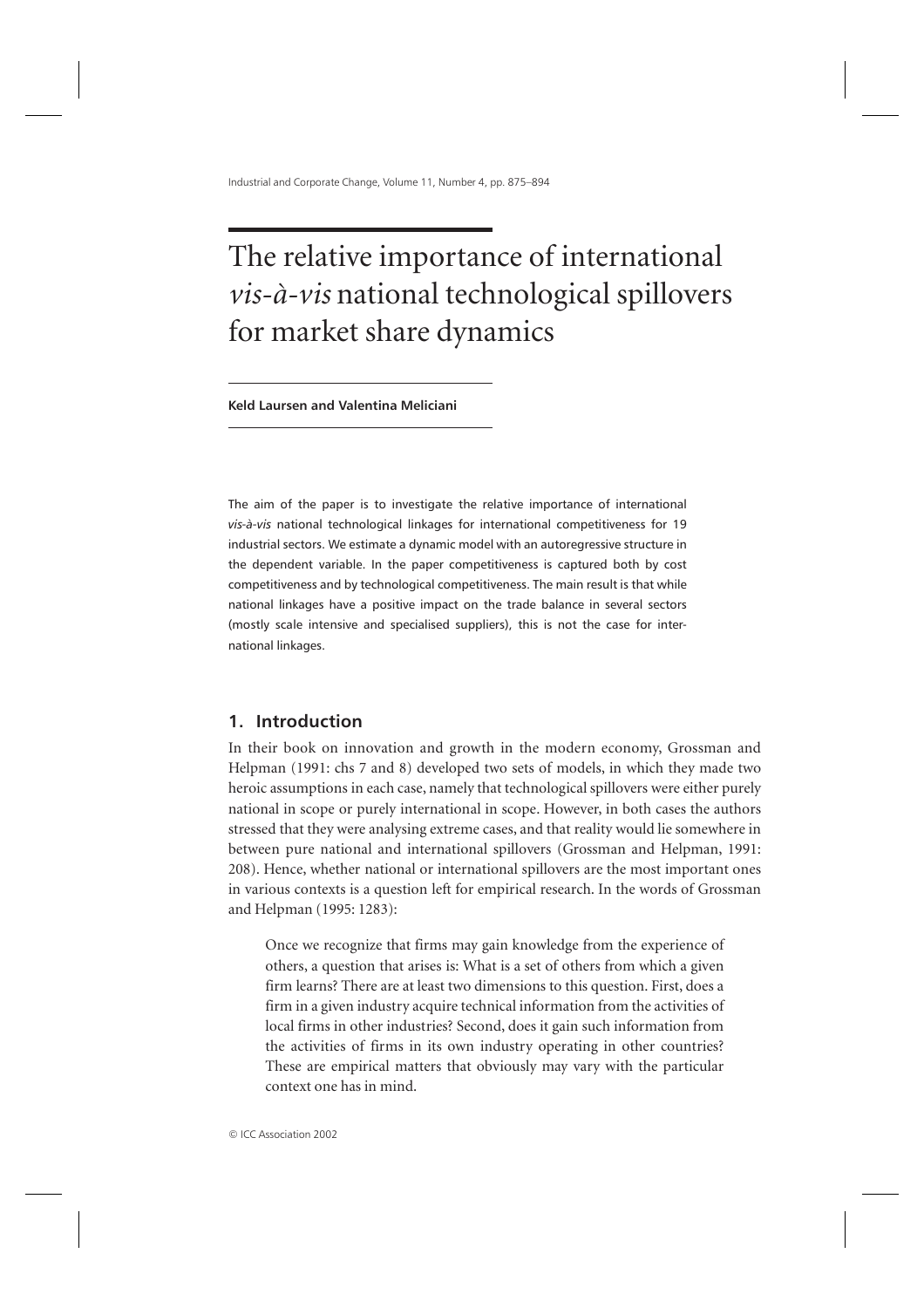Hence, the key question of this paper concerns the extent to which national and international spillovers (or technological linkages $^1$ ) from other industries affect market shares of countries in different manufacturing sectors. The investigation of the role of technology in explaining international competitiveness has been an important aspiration of a large part of the empirical 'technology-gap' literature on international trade which was initiated with the work of Soete (1981). More recently many papers have provided more sophisticated econometric analyses on this issue also in a dynamic context (e.g. Fagerberg, 1988; Amendola *et al.*, 1993; Magnier and Toujas-Bernate, 1994; Amable and Verspagen, 1995; Verspagen and Wakelin, 1997; for a review, see Fagerberg, 1996). However, only few attempts have been made to incorporate technological linkages in models of market share dynamics either by looking at embodied R&D flows between sectors (Fagerberg, 1997; Laursen and Meliciani, 2000) or by estimating the effect of national and international knowledge stocks for trade performance (Gustavsson *et al.*, 1999).

Whether national *vis-à-vis* international technology flows are of prime importance to competitiveness in different sectors is evidently of importance for, for example, theories of national systems of innovation (Freeman, 1987; Nelson, 1993). In addition, Grossman and Helpman (1991) have shown that if national spillovers prevail, then initial conditions matter for determining the pattern of trade and rates of innovation (and possibly growth rates). On the other hand, if international spillovers dominate, then long-term patterns of specialization are to a large extent determined by countries' relative factor endowments (in the broad sense of the word, i.e. including human capital), and the initial pattern of specialization will matter only to a small extent.

In previous research (Laursen and Meliciani, 2000) we have shown that national technological linkages are important for maintaining and acquiring market shares on the OECD market. In particular, within-sector technological activity plays the largest role in science-based industries, upstream linkages in scale-intensive and downstream linkages in specialized supplier types of industries. By 'upstream linkages' we mean the importance of the other sectors as suppliers of embodied R&D (measured as input/ output coefficients weighted by R&D expenditures in the *supplier* sectors) for the sector in question, and by 'downstream linkages' we mean the importance of the other sectors as users of embodied R&D for the sector in question (measured as output coefficients weighted by R&D expenditures in the *user* sectors).<sup>2</sup> Hence, the latter measures the 'quality' of the national users' demand for a given product. However, no measure of international technological linkages (or 'spillovers') was included in the analysis. Hence, the main contribution of this paper is to include such a variable, reflecting embodied international R&D flows.

<sup>&</sup>lt;sup>1</sup>For a discussion of the similarities and differences between the concepts of spillovers and technological linkages/technological interdependencies, see Laursen and Meliciani (2000).

<sup>2</sup>For a more detailed definition of these variables see Laursen and Meliciani (2000). For the distinction between input/output and output coefficients in calculating forward and backward linkages, see e.g. Jones (1976).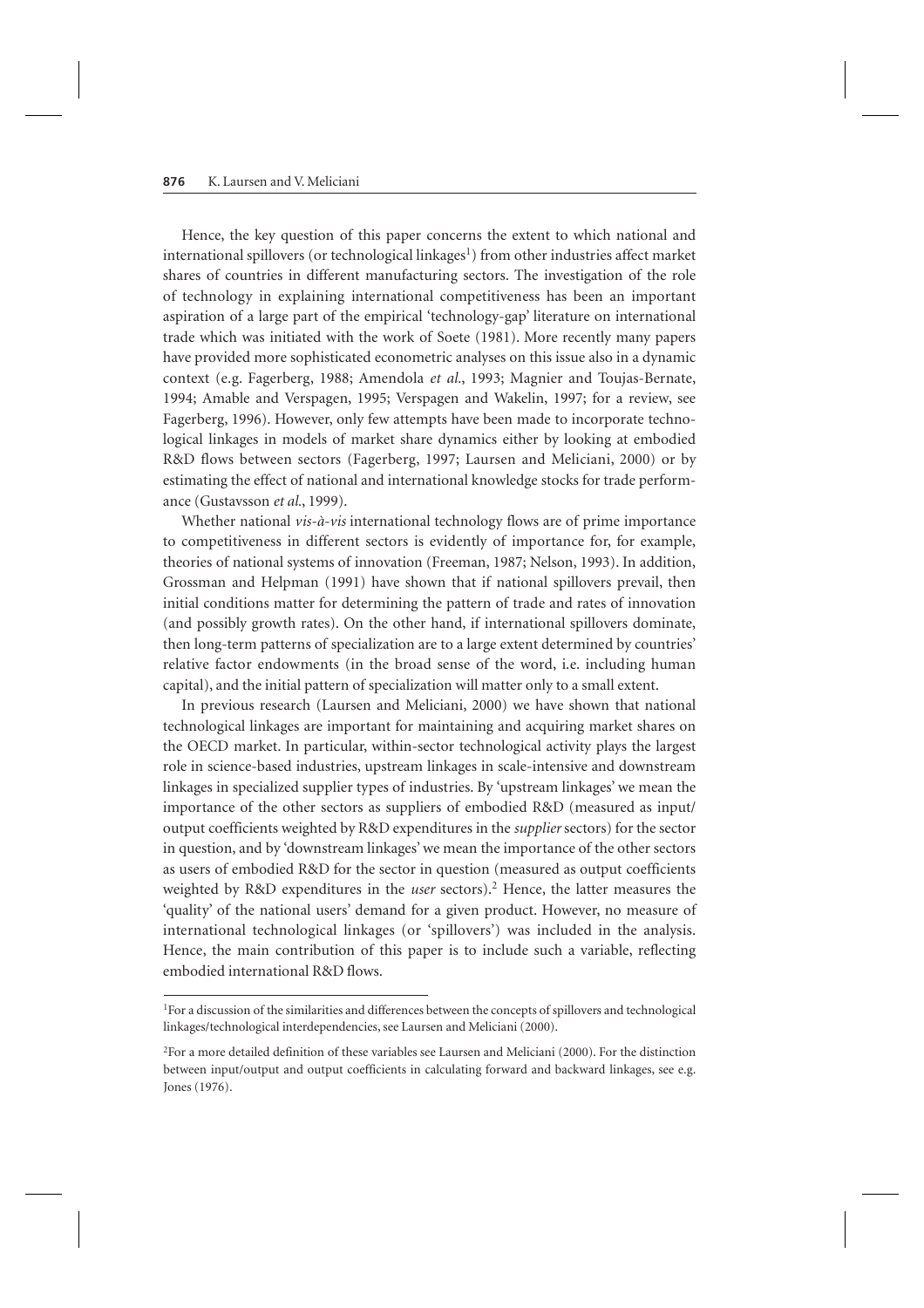The paper is structured as follows. Section 2 contains a theoretical discussion on the nature of technological interdependencies (or spillovers). Section 3 describes the data and the variables to be applied, while Section 4 depicts the econometric specification used. In Section 5 our estimations are presented and discussed. Finally, Section 6 concludes.

# **2. A theoretical discussion of national and international spillovers**

## *2.1 Introduction*

In orthodox trade theory (Ohlin, 1933; Heckscher, 1949; Jones, 1965), technology plays no role in determining trade flows, since agents are not able to appropriate the economic benefits from technological innovation. However, in new trade theory as well as in evolutionary accounts of trade, technology plays a central role. In new trade theory technology either enters as an interpretation of economies of scale (e.g. Krugman, 1980, 1987) or as knowledge that can be absorbed by human capital (e.g. Grossman and Helpman, 1991; Grossman, 1992). In theoretical models involving internal economies of scale (e.g. Krugman, 1980), firm-internal knowledge can be one reason for such internal economies of scale, while in models of external economies (e.g. Krugman, 1987), knowledge accumulated within the industry (of both foreign and national origin) can be a reason for such external economies. However, apart from the trade models encompassing internal economies of scale, the models can be seen to be frameworks, where any assumption on the nature of spillovers is undetermined.

## *2.2 National spillovers*

It can be observed that the evolutionary representation of technical change emphasizes the tacit and cumulative nature of technological knowledge as opposed to information. The importance of tacit knowledge should therefore limit the scope of knowledge spillovers since it means that there are important capabilities that are embodied in the procedures and routines of firms (Nelson and Winter, 1982; Dosi *et al.*, 1990). However, technology has also a public side. As Dosi (1988) observes:

. . . firms produce things in ways that are differentiated technically from the products and methods of other firms and that they make innovations largely on the basis of in-house technology, but with some contributions from other firms, and from public knowledge. (Dosi, 1988: 1130)

Nevertheless, such contributions from other firms may then, given the assumed importance of tacit knowledge within the evolutionary perspective, tend to be predominantly national.

The trade literature, emphasizing the importance of country-specific technological development, under the heading of 'technology gap theory' has (at least) two subcategories. One approach is occupied with the importance of technologies developed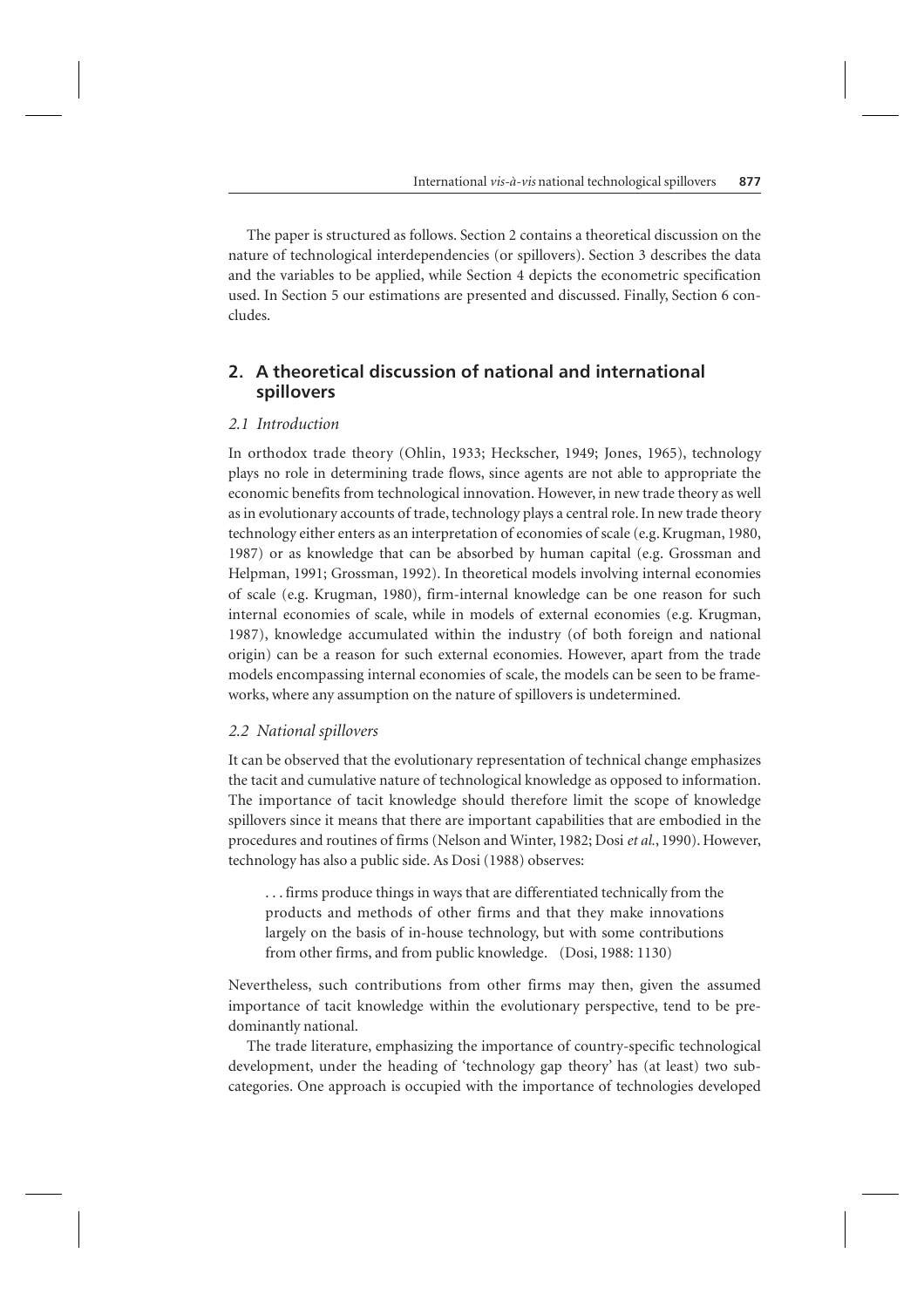within the same sector as a driving force behind international trade (Posner, 1961; Hufbauer, 1970; Krugman, 1985). Another tradition is concerned with the role of the size and quality of the domestic market as an inducement mechanism for technological change, and hence also as a determinant of international trade (Linder, 1961; Vernon, 1966; Krugman, 1980). Basically, Posner (1961) assumes that the benefits from technological innovation can be appropriated either by the firm which created the original innovation or by firms within the national industry—at least in the short to medium term. From this perspective we should expect 'own' sector R&D to be an important determinant of trade flows. Linder (1961) and later Vernon argued that the contribution from firms to the technological knowledge of other firms is positively related to the degree of national upstream–downstream user–producer interaction (or 'learning-by-interacting', Lundvall, 1992) and therefore the diffusion of knowledge tends to be localized. In other words, if technological linkages between sophisticated users and producers of technology—within the national economy—obtain, such linkages will positively affect the competitiveness of both users and producers of technologies. Therefore, we would from this perspective, expect technological linkages to other sectors in the domestic economy to be important determinants of trade flows.

## *2.3 International spillovers*

Although the vast majority of literature focuses on the role of country-specific technological change, international trade can also be an important source of learning. In the words of Paul Krugman:

Discussion of external economies in trade often assumes that these economies do not spill across national boundaries. This is, however, not realistic—surely firms can learn from the experience in other countries, though perhaps not as well as they can from other domestic firms. (Krugman, 1987: 43)

Moreover, Pasinetti (1981) stresses the supremacy of learning compared to cost advantages in international trade: while cost advantages are once-only gains that would be lost if international trade were stopped, learning has permanent effects on the economic performance of trading countries. One such source of learning is the national and international diffusion of technology through technology embodied in goods and services. In the words of Dosi *et al.* (1990):

. . . the process of diffusion of an innovation (say, a new machine) in a user sector is, in essence, a process innovation and technological change for the user itself. In other words, far from being simply a decision of buy-and-use, diffusion will involve a process of learning, modification of the existing organisation of production and, often, even a modification of products. An important consequence is that the process of adoption of innovations is also affected by the technological capabilities, production strategies, expectations, and forms of productive organisation of the users. One can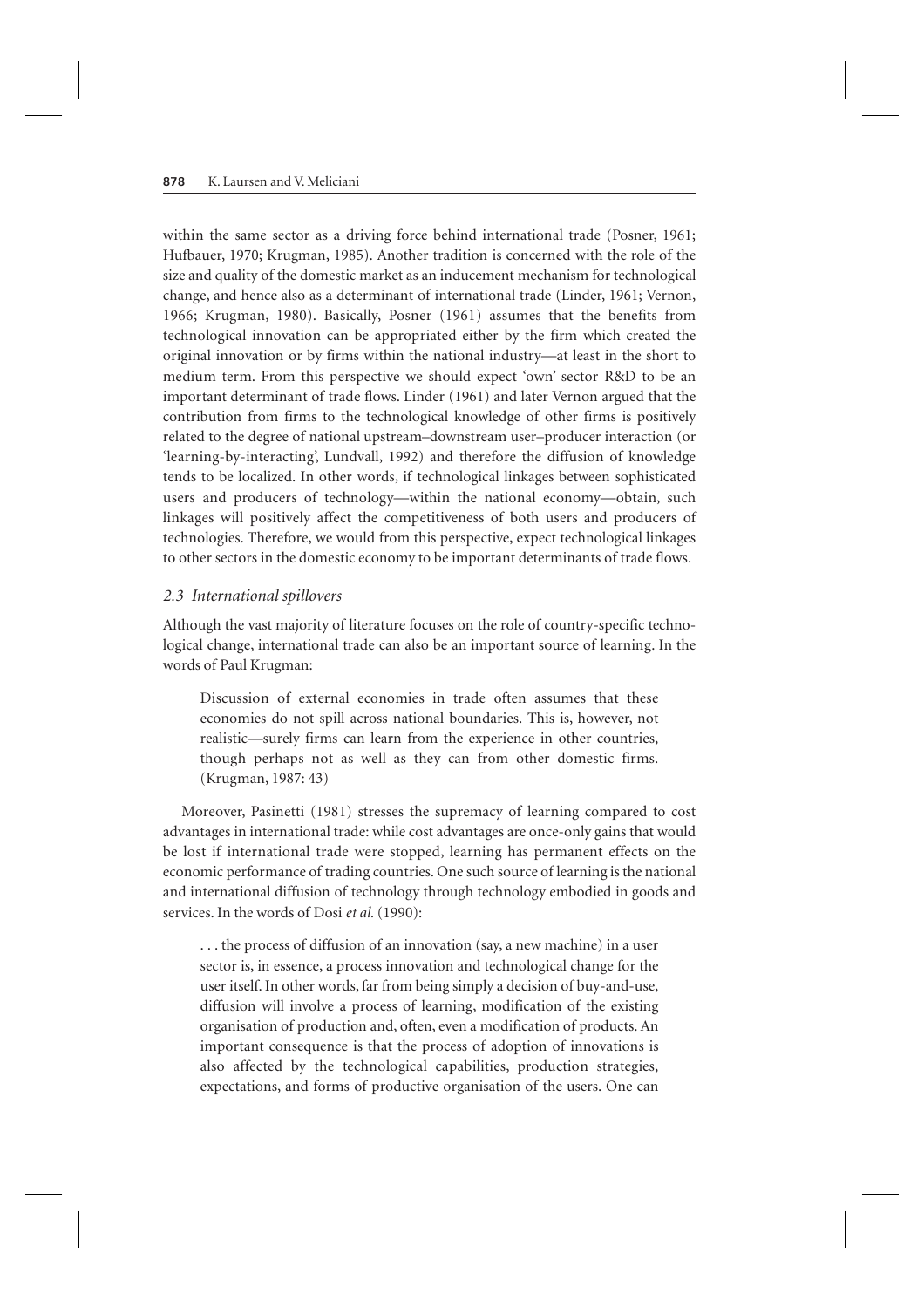find here the first reason why the empirical evidence shows relatively slow diffusion patterns over time . . . the 'pecking order' in the adoption process is influenced by technological asymmetries in the user sector. (Dosi *et al.*, 1990: 119)

There might be several reasons for learning taking place through international channels in addition to national ones. First, although interaction between users and suppliers is likely to be easier within a country or certain location, such interaction need not be local or national. In other words, it is perfectly possible that users and suppliers interact in developing new technology across national borders. Second, while the exchange of products is in many cases likely to be more anonymous (i.e. not involving qualitative information flows) between suppliers and users situated in different countries, the competence (or 'absorptive capacity' cf. Cohen and Levinthal, 1990) of the users in adopting technology embodied in goods and services is still of utmost importance. By incorporating a measure of such international technological linkages, we aim in this paper at capturing the relevance of the process of learning through international trade. However, as multinational corporations (MNCs) play an important role in this context, they deserve some mention. First, MNCs may transfer technology embodied in goods and services through trade both between and within themselves. Second, MNCs may be considered an efficient way of transferring technology by means of foreign direct investment (FDI). Access to superior foreign technology and management practices in foreign-owned subsidiaries is generally believed to increase performance, not only of the foreign-owned subsidiaries of the MNCs, but also of locally owned firms, because of spillovers from the foreign-owned subsidiaries to the locally owned firms (for an analysis of FDI-related spillovers, see e.g. Hanel, 1997). While we take into account the primary role of MNCs in relation to spillovers (embodied in goods and services), we do not in the present paper incorporate the role of FDI as a possible source of international spillovers, due to the lack of data at the sectoral level for our sample of countries.

### *2.4 Previous empirical findings on the scope of spillovers*

The largest body of literature on the issue of technological spillovers is the productivity literature. One of the pioneering contributions within this tradition, looking at the effects of national versus international spillovers, is due to Coe and Helpman (1995). They construct domestic and foreign knowledge stocks, where the latter is the foreign R&D stock, estimated as the bilateral import-share weighted average of the domestic R&D stock of each country's trading partners. From the analyses the authors conclude that both domestic R&D, as well as international spillovers, are important determinants of (domestic) total factor productivity, since the effects seem to be of about the same strength. Eaton and Kortum (1996, 1997) develop a model of growth and technology diffusion that they fit to aggregate data from OECD countries. They find that innovations in the United States and Japan have made an important contribution to growth in other countries. However, it should be noted that these studies, as well as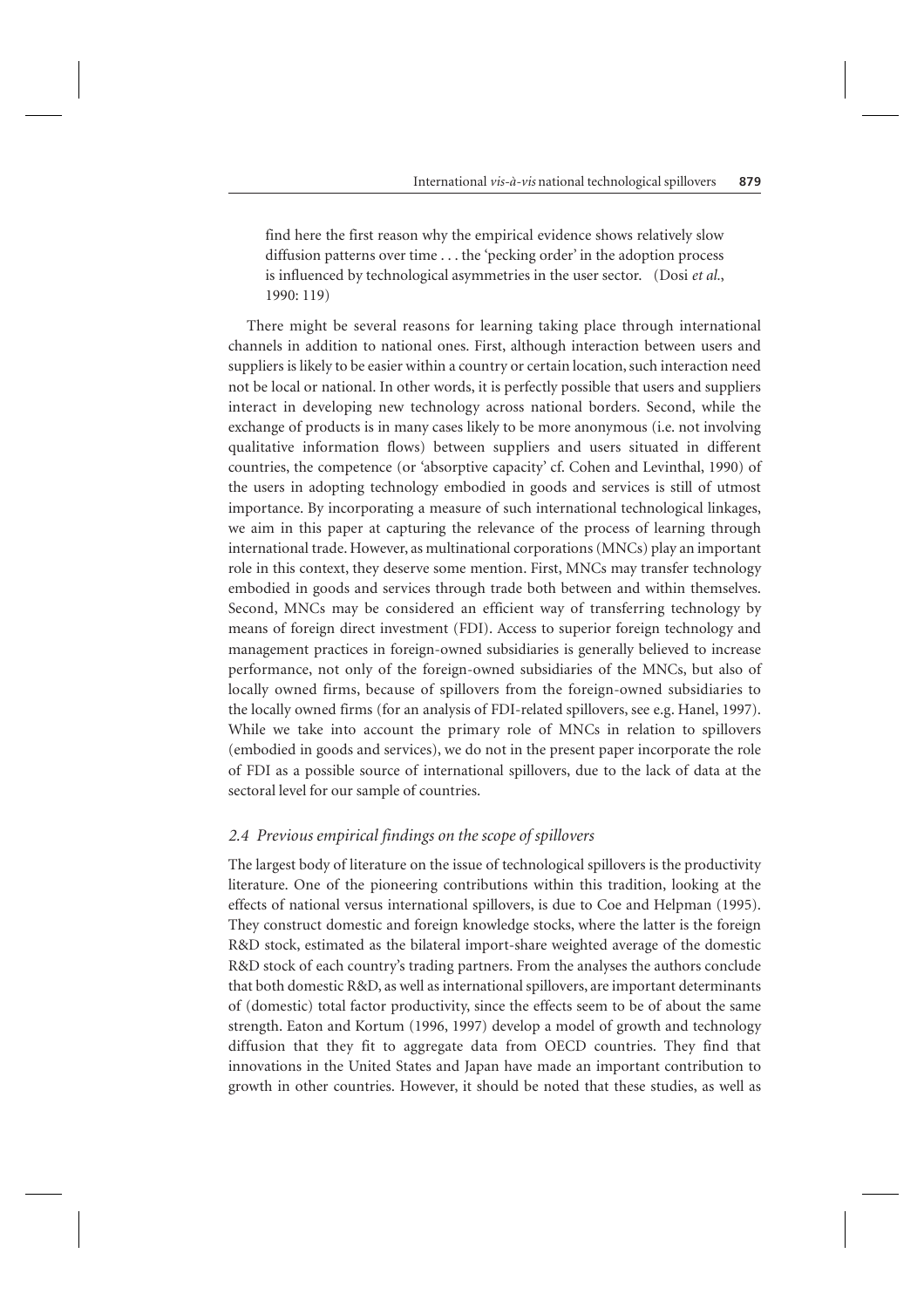other subsequent contributions (e.g. Engelbrecht, 1997; Lichtenberg and van Pottelsberghe de la Potterie, 1998)<sup>3</sup> assume that all innovation activity is equally relevant to other innovation activities. However, it is for instance by no means certain that firms in the industrial chemical industry will benefit from R&D conducted in the automobile industry, at least not to the same extent as they would benefit from R&D undertaken by firms in the pharmaceutical industry. This problem can be overcome by using either firm-level or industry-level data. Verspagen (1997) uses industry-level data and confirms that both national and international spillovers are determinants of productivity, both regarding pure knowledge spillovers and rent spillovers.<sup>4</sup> However, the strength of the intranational versus international spillovers appears to depend on which aspect of the data is under scrutiny. If the cross-sectional (the 'between' estimates) dimension is considered, the domestic spillovers appear to be stronger than the foreign ones. If one looks at the time-series dimension, however, the foreign spillovers seem stronger (the 'within' estimates). Other studies confirm that the effect of foreign spillovers are weaker than domestic ones when using 'between' estimates (e.g. Gittleman and Wolff, 1995). Branstetter (1996) supplies firm-level evidence,<sup>5</sup> using a sample of US and Japanese high-tech, publicly traded firms belonging to five different sectors. The methodology allows for the calculation of 'technological distance' between the firms in the sample. That is, if two firms have similar patent portfolios, the R&D undertaken by the counterpart is considered to be highly relevant for the firm in question. Therefore, a firm will make a large contribution to the potential knowledge pool of another firm (domestic or foreign), if the patent portfolios held by the two firms are similar. Using such a set-up, and while taking US patents as the dependent variable, she finds that intranational spillovers are stronger than international spillovers. Jaffe and Trajtenberg (1999) use patent citations to measure international knowledge flows and find that patents whose inventors reside in the same country are more likely to cite each other than inventors from other countries.

While spillovers or technological interdependencies have been a major concern in the growth (productivity) literature, only a few papers have dealt with this issue in the empirical trade literature. Fagerberg (1997) examines the effect of domestic and foreign

<sup>&</sup>lt;sup>3</sup>Also these contributions found potent (trade-related) international spillovers.

<sup>4</sup>It can be useful to distinguish between rent spillovers, as opposed to pure knowledge spillovers as done in a seminal paper by Griliches (1979). *Rent spillovers* consist of the R&D embodied in purchased inputs. One example of this type of spillover is the contribution to aggregate productivity from the computer industry. Because of competitive pressure within the industry, the full effect could not be appropriated by the industry itself, but instead improved the productivity of purchasing firms in other industries. In contrast to rent-spillovers, Griliches argues that real *knowledge spillovers* are the ideas borrowed by the research teams of industry *i* from the research results of industry *j*, and that it is not clear that this kind of borrowing is necessarily related to input purchase flows.

<sup>5</sup>Other firm-level analyses include Basant and Fikkert (1996), who report positive effects on the productivity from domestic and foreign spillovers, for a sample of Indian firms. The two spillover variables are not, however, for reasons of multicollinearity, entered into the same equation.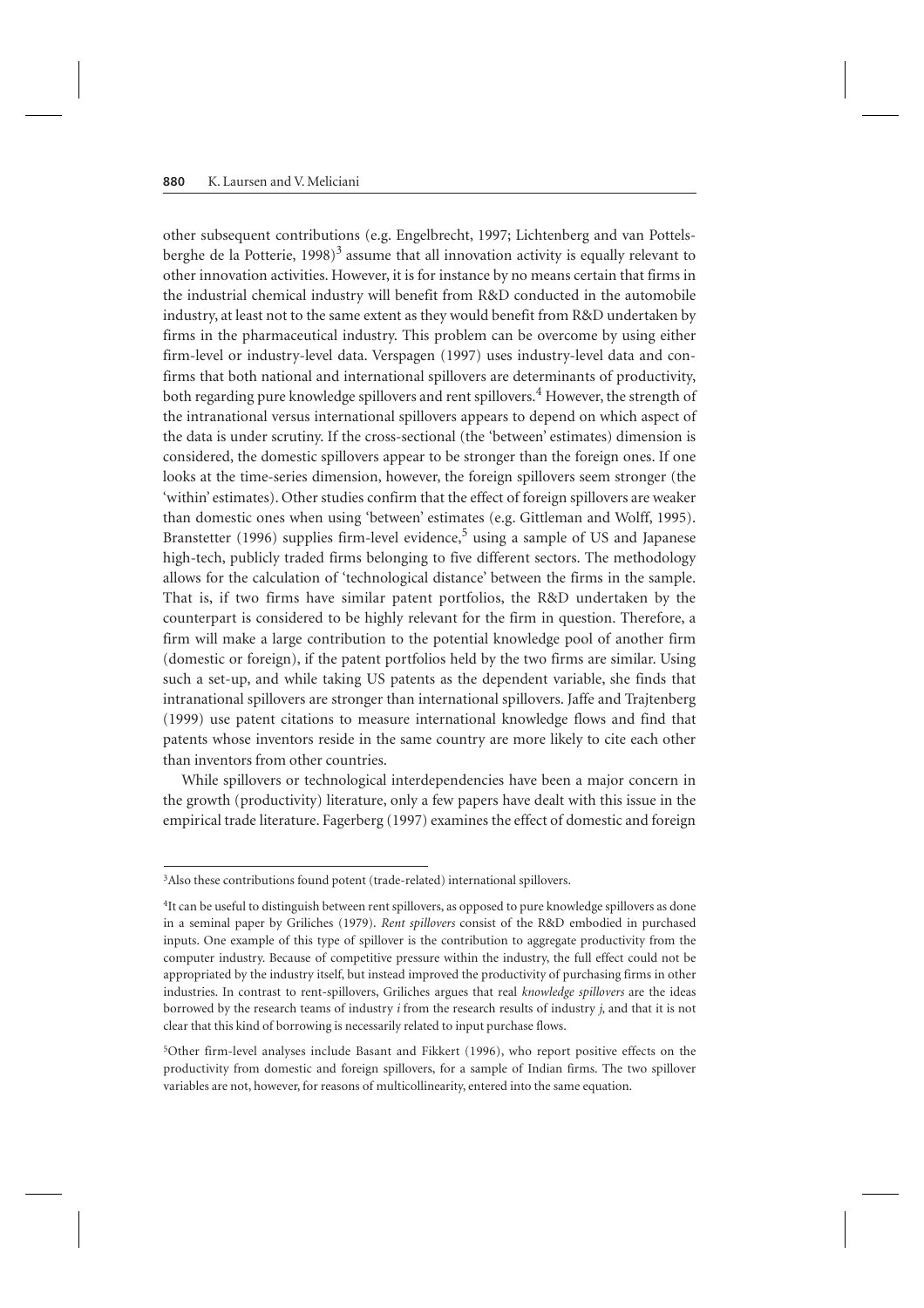R&D on export market shares, in a pure cross-section (for the year 1985), using a combination of OECD input−output tables and R&D statistics. He finds that indirect R&D from domestic sources appears to be more conducive to competitiveness than indirect R&D from abroad. Gustavsson *et al.* (1999) examine the effect of national and international knowledge stocks for trade performance—calculated in a similar way to that of Coe and Helpman (1995). However, while the authors find evidence of a positive impact from both types of spillovers, they do not discriminate between the two types, as they are included in separate estimations.

Common for almost all (apart from Fagerberg, 1997; Verspagen, 1997) of the studies surveyed in this section is that they apply either macro data, or report sector-invariant estimates (i.e. all sectors or firms are pooled). Hence, no room is left for the analysis of sectoral differences in the importance of intranational or international technological interdependencies. In the empirical section of this paper we shall allow for such sectoral differences while looking at the sectoral data in a panel data perspective. In particular we expect that 'own' sector technology has a larger impact in high-technology sectors, while domestic and international linkages should be more important in those industries that acquire technology through the purchase of intermediate goods. In the framework of the Pavitt taxonomy (1984) these should be scale-intensive and supplierdominated industries. National spillovers should matter more than international spillovers in those sectors where technology is more difficult to transfer so that its diffusion requires a high degree of personal user–producer interactions.

## **3. The data and variables**

The data applied in the paper consist of US patents statistics (US Patent Office), the OECD bilateral database, the OECD STAN database, the OECD input–output database, and the OECD ANBERD database over the period 1973–1991. Cost competitiveness is generally measured by either wages per employee or unit labour costs. Here we use unit labour costs since the level of wages *per se* can be related to labour productivity and therefore its effects on export shares might be ambiguous. A second variable which should also capture price competitiveness is the nominal exchange rate.

Different contributions have used different proxies in order to measure technological competitiveness. The most used measures of disembodied technology are R&D and patent statistics: the former is better suited to capture the inputs to the innovation process, while the second is a measure of the innovation output. In this context it is important to note that appropriability of R&D expenditures is likely to be lower than of patents, since it is an input measure from which a larger part of the benefit presumably spills over to other firms/sectors. Following this line of argument, we apply R&D expenditures for what regards technological linkages between sectors, while we use US patent statistics for measuring the 'own sector' technological activity, since it is a more accurate proxy for proprietary knowledge.

The calculation of the international R&D flow variable is displayed in Figure 1.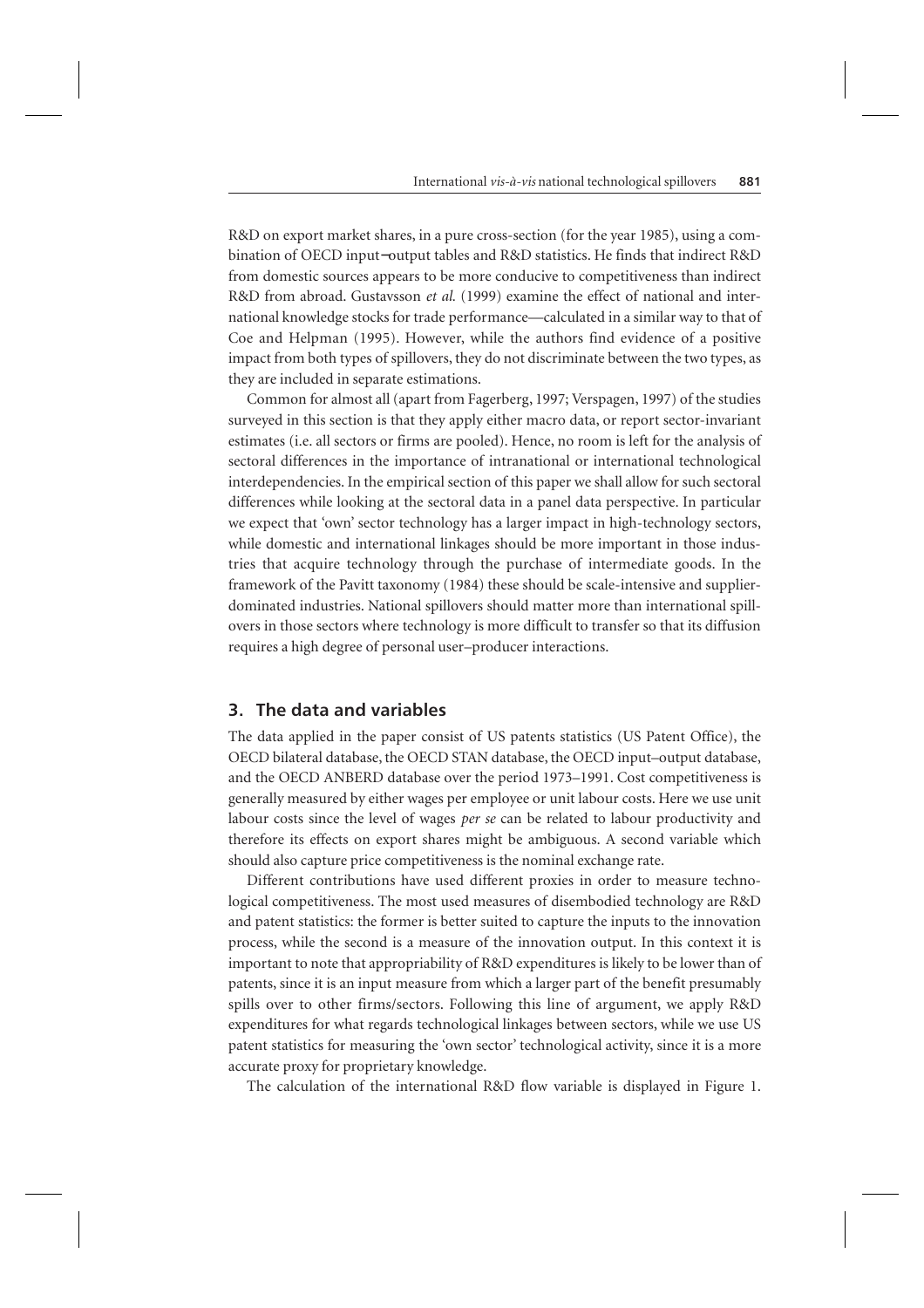

#### For each of the nine countries we calculate the following for each of the 19 sectors:

**Figure 1** Calculation of the international spillover variable.

Basically, we have input–output import matrices for all the nine OECD countries in our sample. However, since the source of imports stems from many countries with different R&D intensities—within the same industries—we need to calculate the relevant R&D intensity in some way, as this figure is not directly available. As shown in Figure 1, we do this by calculating R&D intensities for 14 trading partners of the nine countries in our analysis, $6$  and then subsequently multiplying the figure by each of the 14 countries' exports to the country in question, before adding up the figures across the 14 countries. Calculated in this way the R&D intensity in sector *i* of country *j* is more important to country *z*, if country *z* imports relatively large quantities from country *j* (in sector *i*).

To sum up, the estimations carried out in the paper aim at explaining market share dynamics by means of exchange rates, unit labour costs (as a reflection of production costs), patent statistics (an indicator of within-sector technological development), and the measure of upstream technological linkages. We then add the variable reflecting international flows of embodied R&D in order to see whether such linkages (or international spillovers) matter for gaining or losing market shares, over time.

<sup>6</sup>The choice of only 14 trade partners is dictated by the lack of data on R&D and/or value added for other relevant countries. However, the imports from the 14 other countries as a percentage of total imports make up the majority of imports for all nine countries in most of the 19 sectors in our analysis. The unweighted averages of these percentages, across the 19 sectors in the analysis, for each of the nine countries are (1991): Australia 66%, Canada 82%, Germany 65%, Denmark 79%, France 70%, the United Kingdom 67%, Japan 57%, The Netherlands 66%, and the United States 60%. Moreover the countries we consider include those with the highest R&D expenditures, therefore the R&D embodied in the imports from the remaining trade partners is not likely to be much.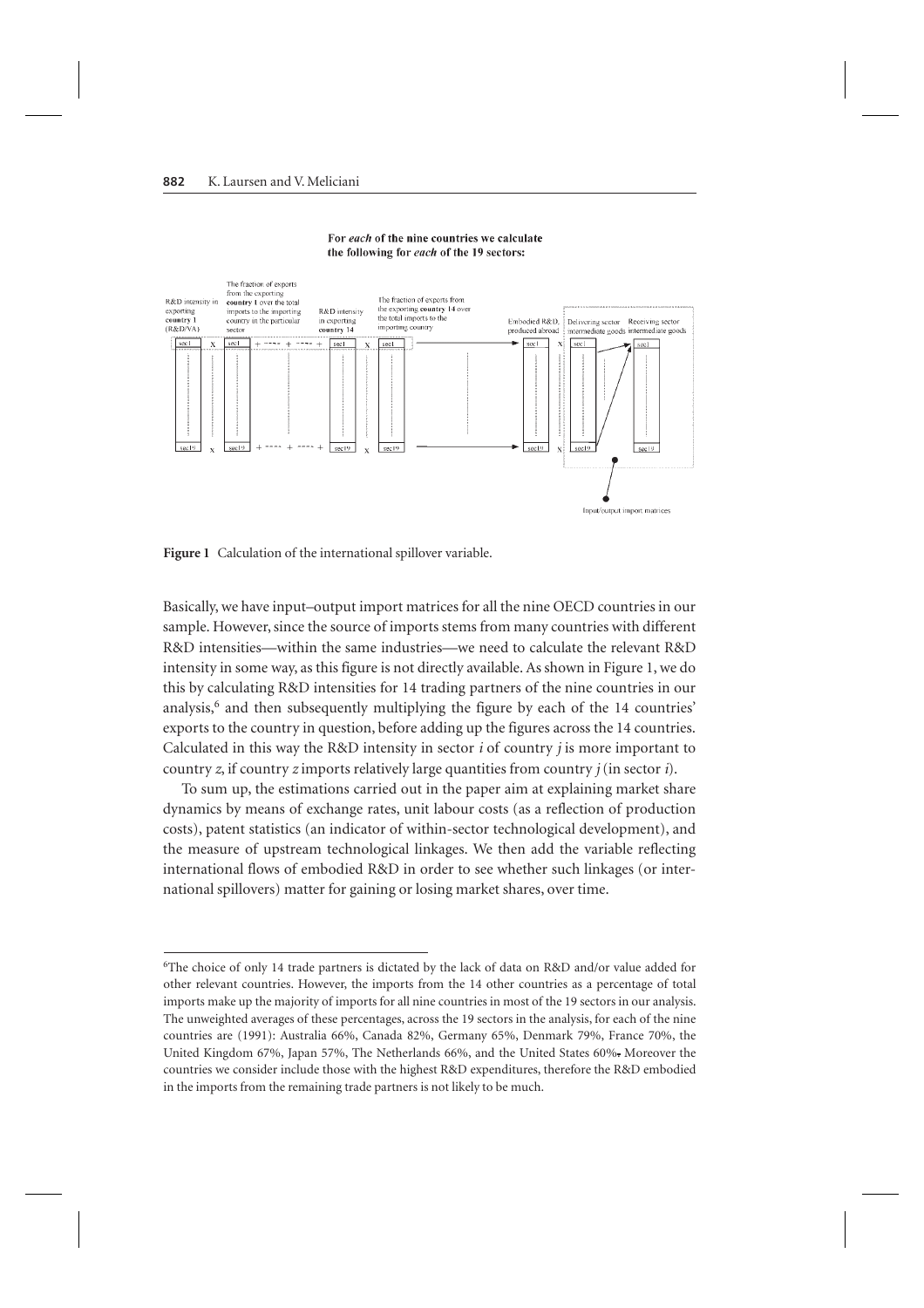# **4. The econometric specification**

The model used in this paper is a dynamic model with an autoregressive structure in the dependent variable, and is similar to the model developed by Amendola *et al.* (1993). In evolutionary theories using Fisher equations (i.e. applying 'replicator dynamics'), units with above-average 'fitness' expand at the expense of less fit units (for a discussion of the use of Fisher equations in economics, see Silverberg, 1988). The model to be applied in this paper has an evolutionary interpretation as specifying the selection dynamics linking competitiveness ('fitness') and expansions or contractions of export shares at the sectoral level. Competitiveness is captured both by cost competitiveness and by technological competitiveness. However, it should be noted that we are considering bilateral competitiveness in the particular set-up used here. Countries whose competitiveness is above (below) a given trade partner will improve (worsen) the trade balance *vis-à-vis* the trade partner within each sector over time.

The econometric specification of the model with an autoregressive structure of the dependent variable should capture several cumulative mechanisms that reinforce the competitiveness of firms on international markets, hence the econometric model is also consistent with the evolutionary economics approach (Nelson and Winter, 1982). Since the process of learning has sector specificities and the balance between tacit and codified knowledge varies across industries, we estimate the model at the sectoral level, as opposed to the aggregate model (country-level) estimated by Amendola *et al.* Like in the case of Magnier and Toujas-Bernate (1994) we allow the slopes to differ in the sectoral dimension. Moreover—and as pointed out above—we follow Verspagen and Wakelin (1997) in analysing bilateral trade performance, rather than trade performance at the level of the aggregate OECD market as done in most other papers in the field. This functional specification assumes that there are two different effects that influence the bilateral trade balance of countries (Verspagen and Wakelin, 1997: 184). The first effect has to do with the country differences in a number of ('real') variables underlying competitiveness (production costs and various aspects of technology). The second effect has to with the assumption that differences in real competitiveness between countries can be counterbalanced by changes in the exchange rate. In this way, countries that are relatively competitive, and thus see their trade balance increase, will feel a pressure to appreciate its currency. Depending on the price elasticity for the good in question, the effect of, say, an appreciation of the exchange rate will be positive or negative.

Adopting the autoreggresive representation on the variables we obtain:

$$
TB_{izjt} = \alpha_1 TB_{izjt-1} + \alpha_2 PAT_{izjt} + \alpha_3 ULC_{izjt} + \alpha_4 EXC_{zjt} + \alpha_5 DL_{izjt}
$$
  
+  $\alpha_6 FL_{izjt} + \alpha_{7i} + \alpha_{8z} + \alpha_{9j} + e_{izjt}$  (1)

where *TBizjt* is the trade balance of country *z* with country *j*, in sector *i*, at time *t*. *PATizjt* is relative patents (patents of country *z* divided by patents of country *j*) in sector *i*, at time *t*, *ULC* is relative unit labour costs, *EXC* is the relative nominal exchange rate, *DL* is relative domestic technological upstream linkages, *FL* is relative foreign technological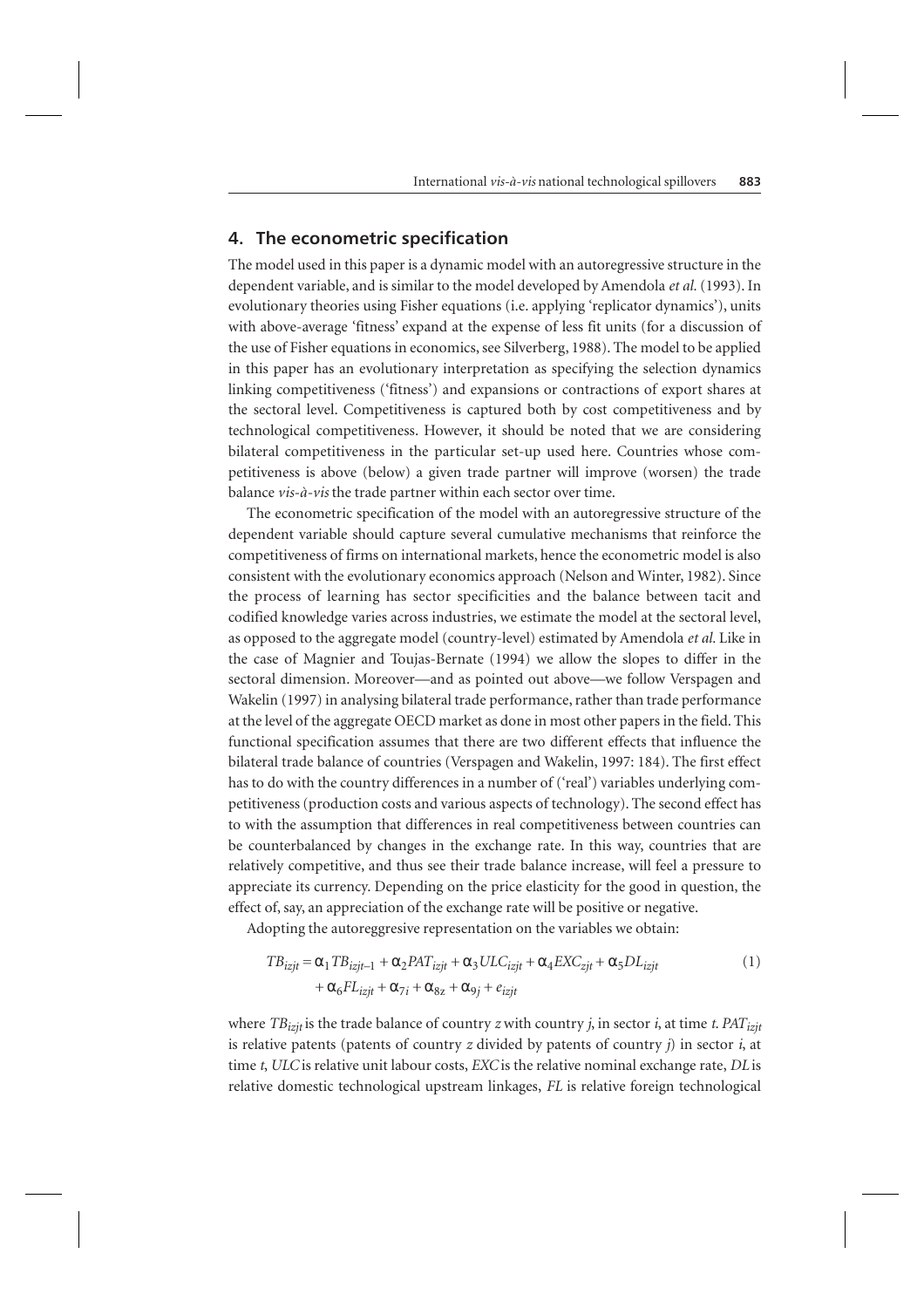upstream linkages,  $\alpha_{7i}$  is a sector-specific effect,  $\alpha_{8z}$  and  $\alpha_{9i}$  are country-specific effects, and *e* is the error term. All variables are in logarithms. All regressors, with the exception of the exchange rate, vary in the cross-country, cross-sector and time-series dimension. Obviously the exchange rate only varies across countries and over time. We assume all slope coefficients (with the exception of the coefficient on the lagged dependent variable) to vary across sectors but we impose homogeneity across countries and over time. Future investigations could focus on possible differences in the estimated parameters for countries with different characteristics (e.g. large and small countries). We also assume, as it is standard in this literature, weak exogeneity of all explanatory variables. The variables are defined in detail in the Appendix. This specification allows us to obtain only indirect estimates of long-run multipliers; in order to obtain direct estimates we can reformulate (1) as follows:

$$
TB_{izjt} = \beta_1 (TB_{izjt} - TB_{izjt-1}) + \beta_2 PAT_{izjt} + \beta_3 ULC_{izjt} + \beta_4 EXC_{zjt} + \beta_5 DL_{izjt} + \beta_6 FL_{izjt} + \beta_7_i + \beta_{8z} + \beta_{9j} + e_{izjt}
$$
 (2)

where  $\beta_1 = -\alpha_1/(1 - \alpha_1)$ ,  $u = e/(1 - \alpha_1)$  and  $\beta_k = \alpha_k/(1 - \alpha_1)$  with  $k = 2, \ldots, 9$ . In this equation, which can be obtained by deducting  $\alpha_1 T B_{izit}$  from each side of (1), the coefficients on the independent variables are the long-run multipliers. Equation (2) is estimated by pooled least-squares with dummy variables (LSDV) for country and sector fixed-effects. Equation (2) requires instrumental variables to be estimated. Applying an instrumental variable estimator to a reformulated equation such as (2), with the set of instruments given by all explanatory variables in the original equation, allows obtaining the same long-run estimates which can be computed indirectly from the OLS estimation of (1) (Wickens and Breusch, 1987).

It is well known that the LSDV model with a lagged dependent variable generates biased estimates when the time dimension of the panel is small. Judson and Owen (1999) show that the LSDV bias of the coefficient on the lagged dependent variable can be sizeable even when  $T = 20$ . In this case they show that a corrected LSDV estimator is the best choice when the panel is balanced, otherwise the generalized method of moments (GMM) or the Anderson–Hsiao (AH) estimators are second best solutions. However, the difference in the root mean square error (RMSE) of the coefficient of the lagged dependent variable using the GMM, the AH estimator and the LSDV estimator is not large (see Judson and Owen, 1999: table 2). Moreover the bias of the estimates of the other coefficients is relatively small and cannot be used to distinguish between estimators. Since our interest relies mostly on the sign and significance of these coefficients (and not on the magnitude of the coefficient on the lagged dependent variable), we use LSDV.

## **5. Econometric results**

Table 1 reports the results of the estimation for each of the sectors. The dynamic specification allows estimating both the long-run as well as the short-run impact of each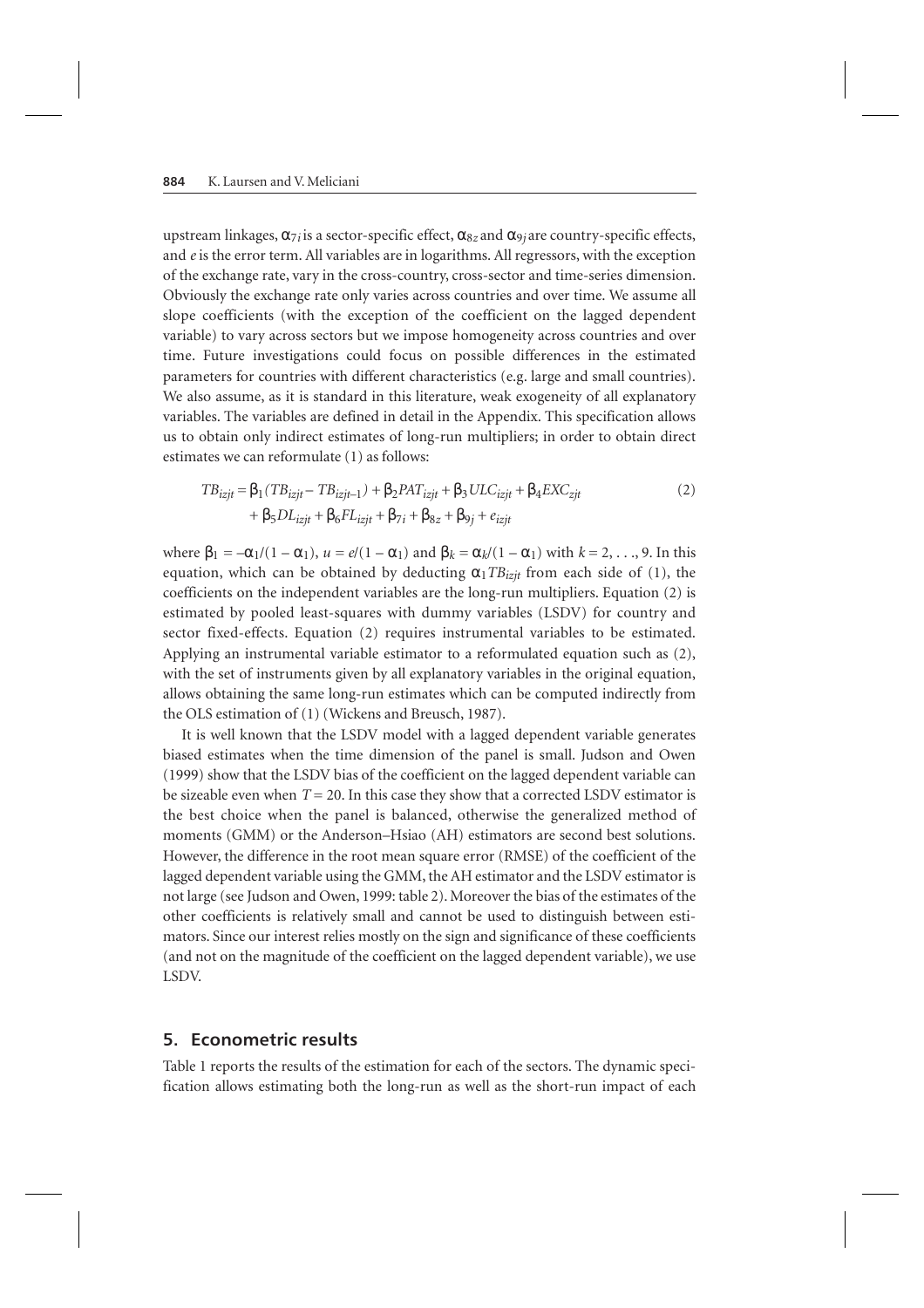| $\sim$                         | $\overline{\phantom{0}}$ |                      |                       |               |                       |                      |                      |                     |                   |                  |
|--------------------------------|--------------------------|----------------------|-----------------------|---------------|-----------------------|----------------------|----------------------|---------------------|-------------------|------------------|
| Sector                         | $\alpha_{\text{pat}}$    | $\beta_{\text{pat}}$ | $\alpha_{\text{ulc}}$ | $\beta_{ulc}$ | $\alpha_{\text{exc}}$ | $\beta_{\text{exc}}$ | $\alpha_{\text{dl}}$ | $\beta_{\text{dl}}$ | $\alpha_{\rm fl}$ | $\beta_{\rm fl}$ |
| Food, drink and tobacco        | $-0.104$                 | $-0.265$             | 0.240                 | 0.607         | 0.167                 | 0.423                | $-0.015$             | $-0.038$            | 0.167             | 0.424            |
|                                | $(-2.100)$               | $(-2.120)$           | (3.690)               | (3.720)       | (2.160)               | (2.150)              | $(-0.260)$           | $(-0.260)$          | (2.210)           | (2.230)          |
| Textiles, footwear and leather | 0.062                    | 0.157                | 0.356                 | 0.901         | 0.361                 | 0.913                | 0.068                | 0.173               | $-0.059$          | $-0.150$         |
|                                | (1.950)                  | (1.930)              | (5.090)               | (5.040)       | (4.290)               | (4.270)              | (1.300)              | (1.310)             | $(-1.070)$        | $(-1.090)$       |
| Industrial chemicals           | 0.196                    | 0.498                | 0.082                 | 0.206         | 0.071                 | 0.180                | 0.129                | 0.326               | 0.011             | 0.028            |
|                                | (1.740)                  | (1.740)              | (1.370)               | (1.370)       | (0.700)               | (0.700)              | (2.470)              | (2.460)             | (0.120)           | (0.120)          |
| Pharmaceuticals                | $-0.037$                 | $-0.094$             | 0.010                 | 0.025         | 0.478                 | 1.212                | 0.171                | 0.433               | $-0.098$          | $-0.247$         |
|                                | $(-0.350)$               | $(-0.350)$           | (0.110)               | (0.110)       | (2.600)               | (2.610)              | (1.540)              | (1.530)             | $(-1.860)$        | $(-1.880)$       |
| Petroleum refineries           | $-0.106$                 | $-0.269$             | 0.070                 | 0.178         | 0.266                 | 0.673                | $-0.190$             | $-0.481$            | $-0.161$          | $-0.407$         |
|                                | $(-1.100)$               | $(-1.100)$           | (0.460)               | (0.470)       | (0.750)               | (0.750)              | $(-1.060)$           | $(-1.060)$          | $(-0.800)$        | $(-0.800)$       |
| Rubber and plastics            | 0.317                    | 0.802                | 0.046                 | 0.118         | 0.669                 | 1.694                | 0.250                | 0.632               | $-0.019$          | $-0.048$         |
|                                | (3.470)                  | (3.420)              | (0.630)               | (0.630)       | (5.420)               | (5.340)              | (3.100)              | (3.140)             | $(-0.370)$        | $(-0.370)$       |
| Stone, clay and glass          | 0.024                    | 0.061                | 0.182                 | 0.460         | 0.516                 | 1.308                | 0.163                | 0.412               | $-0.164$          | $-0.416$         |
|                                | (0.290)                  | (0.290)              | (2.040)               | (2.050)       | (4.950)               | (4.910)              | (2.460)              | (2.460)             | $(-2.690)$        | $(-2.710)$       |
| Ferrous metals                 | $-0.209$                 | $-0.529$             | 0.233                 | 0.589         | 0.263                 | 0.666                | 0.084                | 0.212               | $-0.298$          | $-0.755$         |
|                                | $(-2.010)$               | $(-2.000)$           | (1.500)               | (1.510)       | (1.330)               | (1.340)              | (0.640)              | (0.640)             | $(-2.650)$        | $(-2.650)$       |
| Non-ferrous metals             | $-0.009$                 | $-0.023$             | 0.379                 | 0.961         | 0.130                 | 0.329                | $-0.166$             | $-0.420$            | 0.023             | 0.058            |
|                                | $(-0.130)$               | $(-0.130)$           | (3.090)               | (3.120)       | (0.620)               | (0.620)              | $(-1.130)$           | $(-1.130)$          | (0.100)           | (0.100)          |
| Fabricated metal products      | 0.120                    | 0.303                | 0.061                 | 0.154         | 0.353                 | 0.895                | 0.160                | 0.406               | $-0.010$          | $-0.025$         |
|                                | (2.000)                  | (1.990)              | (0.890)               | (0.890)       | (4.680)               | (4.560)              | (3.960)              | (3.960)             | $(-0.210)$        | $(-0.210)$       |
| Non-electrical machinery       | 0.545                    | 1.382                | $-0.068$              | $-0.173$      | 0.488                 | 1.235                | 0.083                | 0.209               | 0.041             | 0.104            |
|                                | (6.950)                  | (7.040)              | $(-1.210)$            | $(-1.210)$    | (6.230)               | (6.050)              | (3.220)              | (3.220)             | (0.760)           | (0.760)          |
| Office machines and computers  | 0.378                    | 0.958                | 0.136                 | 0.345         | 0.010                 | 0.026                | $-0.068$             | $-0.172$            | 0.008             | 0.019            |
|                                | (4.980)                  | (5.220)              | (2.230)               | (2.240)       | (0.070)               | (0.070)              | $(-2.660)$           | $(-2.680)$          | (0.300)           | (0.310)          |
| Electrical machinery           | 0.143                    | 0.361                | 0.062                 | 0.157         | 0.224                 | 0.567                | 0.119                | 0.302               | $-0.065$          | $-0.164$         |
|                                | (1.970)                  | (1.980)              | (1.130)               | (1.130)       | (2.770)               | (2.740)              | (2.450)              | (2.460)             | $(-1.560)$        | $(-1.570)$       |

**Table 1** Regression results: explaining the trade balance (no. of observations <sup>=</sup> <sup>10</sup> 000)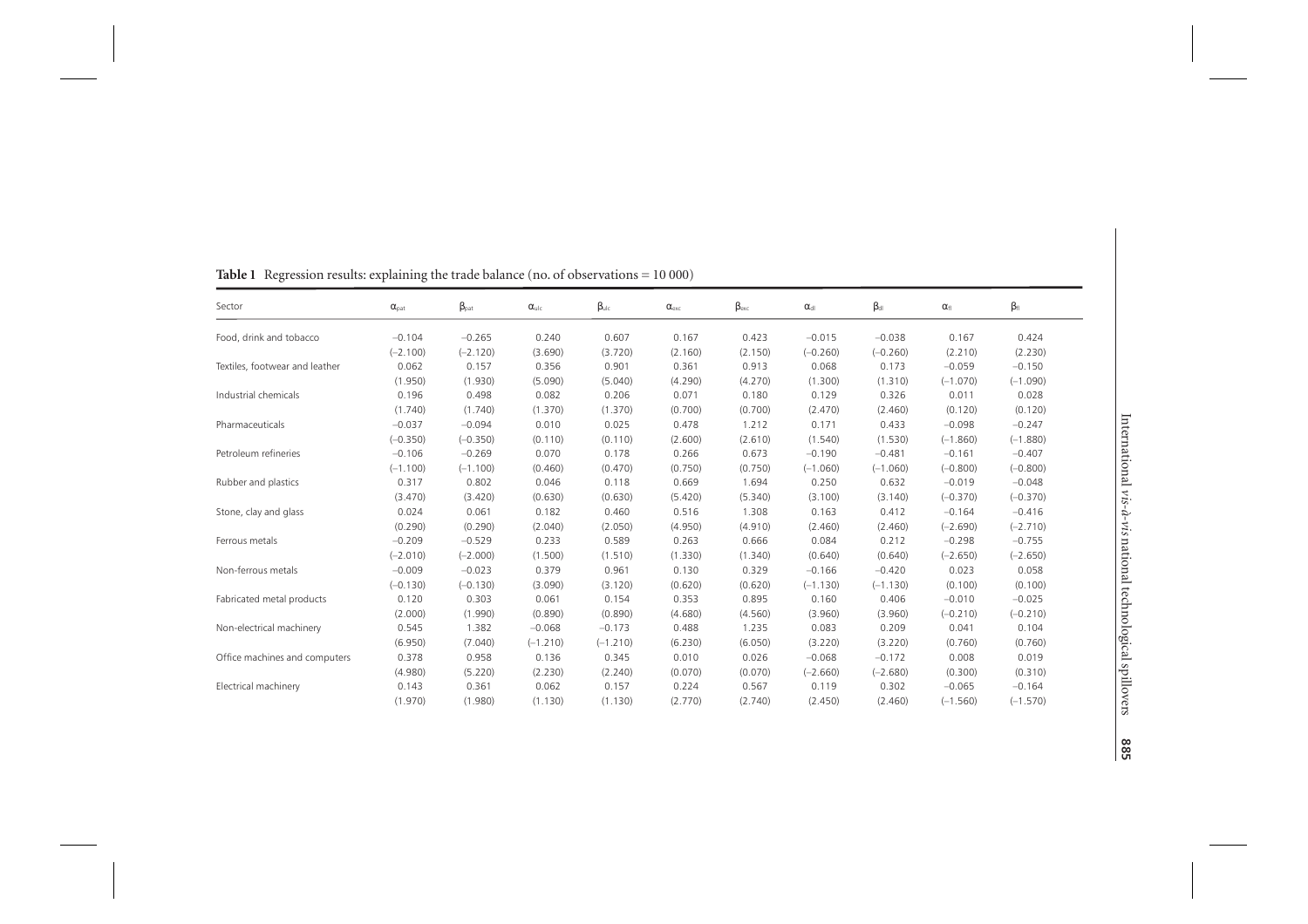| Sector                           | $\alpha_{\text{pat}}$ | $\beta_{\text{pat}}$ | $\alpha$ ulc | $\beta$ ulc | $\alpha_{\text{exc}}$ | $\beta_{exc}$ | $\alpha$ <sub>dl</sub> | $\beta$ <sub>dl</sub> | $\alpha_{\rm fl}$ | $\beta_{\rm fl}$ |
|----------------------------------|-----------------------|----------------------|--------------|-------------|-----------------------|---------------|------------------------|-----------------------|-------------------|------------------|
| Comms. equip. and semiconductors | 0.184                 | 0.467                | 0.008        | 0.019       | 0.405                 | 1.026         | $-0.111$               | $-0.280$              | 0.099             | 0.250            |
|                                  | (1.860)               | (1.870)              | (0.130)      | (0.130)     | (3.320)               | (3.310)       | $(-0.970)$             | $(-0.970)$            | (1.110)           | (1.110)          |
| Shipbuilding                     | $-0.039$              | $-0.099$             | 0.064        | 0.162       | 0.989                 | 2.505         | 0.064                  | 0.161                 | $-0.047$          | $-0.118$         |
|                                  | $(-0.310)$            | $(-0.310)$           | (0.350)      | (0.350)     | (2.940)               | (2.960)       | (0.440)                | (0.440)               | $(-1.120)$        | $(-1.120)$       |
| Other transport                  | $-0.253$              | $-0.642$             | $-0.081$     | $-0.205$    | 1.119                 | 2.833         | 0.245                  | 0.622                 | 0.223             | 0.565            |
|                                  | $(-1.130)$            | $(-1.130)$           | $(-0.620)$   | $(-0.620)$  | (2.430)               | (2.400)       | (1.310)                | (1.310)               | (1.310)           | (1.310)          |
| Motor vehicles                   | 0.371                 | 0.940                | $-0.238$     | $-0.604$    | 0.897                 | 2.273         | 0.111                  | 0.282                 | $-0.164$          | $-0.416$         |
|                                  | (4.130)               | (4.140)              | $(-1.690)$   | $(-1.690)$  | (5.760)               | (5.660)       | (1.240)                | (1.250)               | $(-2.450)$        | $(-2.450)$       |
| Aerospace                        | 0.045                 | 0.114                | 0.149        | 0.379       | 0.564                 | 1.427         | 0.135                  | 0.341                 | $-0.188$          | $-0.477$         |
|                                  | (0.100)               | (0.100)              | (0.850)      | (0.850)     | (1.370)               | (1.370)       | (1.220)                | (1.210)               | $(-0.980)$        | $(-0.970)$       |
| Instruments                      | 0.186                 | 0.471                | 0.018        | 0.047       | 0.251                 | 0.635         | $-0.009$               | $-0.023$              | $-0.085$          | $-0.216$         |
|                                  | (2.640)               | (2.660)              | (0.310)      | (0.310)     | (3.570)               | (3.550)       | $(-0.280)$             | $(-0.280)$            | $(-1.330)$        | $(-1.330)$       |
| Adjusted $R^2$ (short run)       | 0.879                 |                      |              |             |                       |               |                        |                       |                   |                  |
| Root MSE (short run)             | 0.709                 |                      |              |             |                       |               |                        |                       |                   |                  |
| Root MSE (long run)              | 1.796                 |                      |              |             |                       |               |                        |                       |                   |                  |
| Ljung and Box                    | 7.416                 |                      |              |             |                       |               |                        |                       |                   |                  |

Critical *<sup>t</sup>*-values are 2.58, 1.96 and 1.64 at the 1, <sup>5</sup> and 10% levels respectively.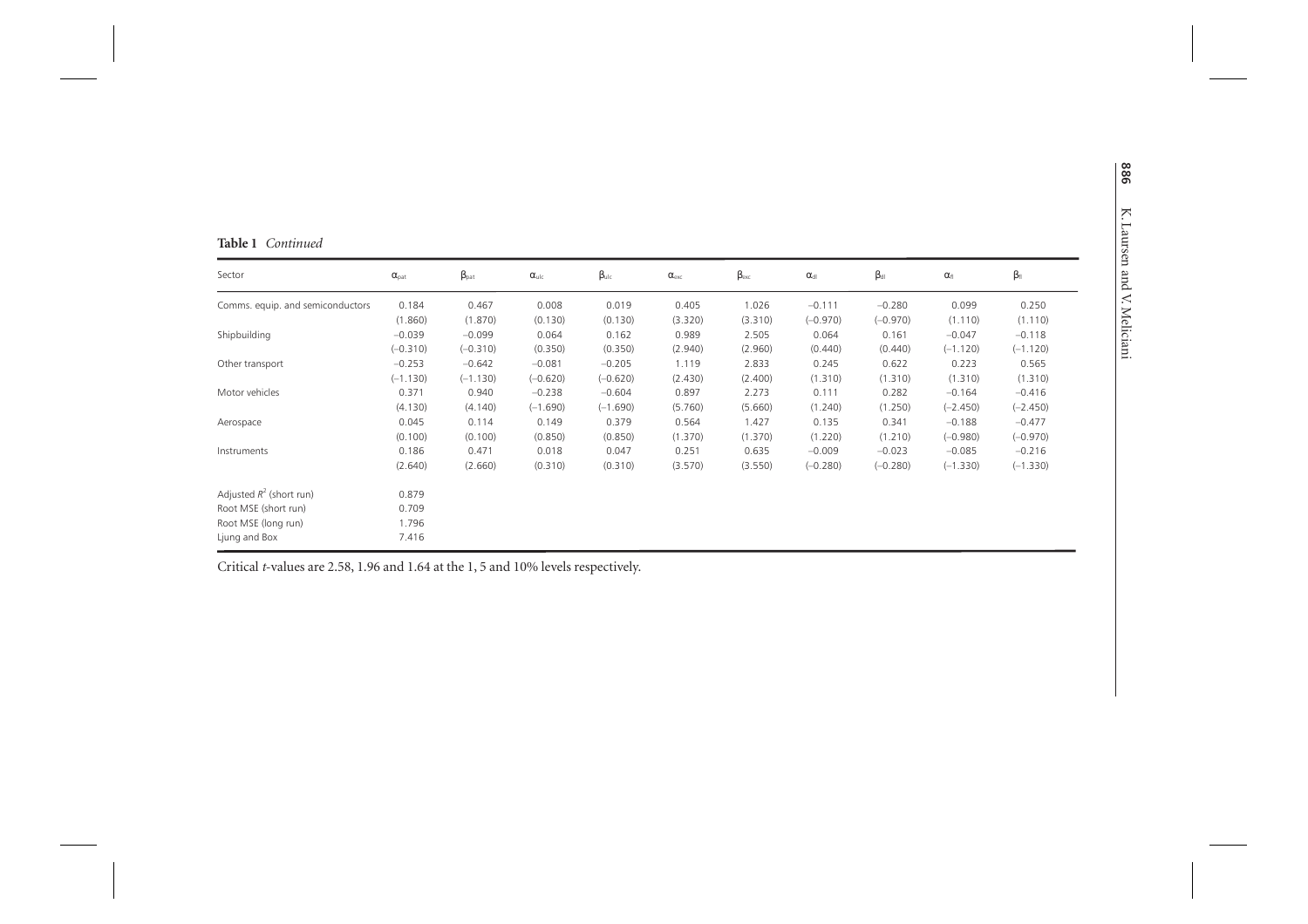variable; the first is referred to as  $\beta$  and the second as  $\alpha$  in Table 1. Autocorrelated error diagnostic is implemented via the Ljung and Box (LB) test for three year lags. The estimated value of the LB is below 7.82, the critical value of  $\gamma^2$  with three degrees of freedom, at the 5% level of significance. All *t*-values are heteroscedasticity consistent.

The results highlight the important role played by technology in affecting international competitiveness. Patents have a positive and significant impact on the trade balance in many sectors. These include especially high-technology sectors (office machines and computers; electrical machinery; communication equipment and semiconductors; instruments) and medium-technology sectors (industrial chemicals; motor vehicles; non-electrical machinery; rubber and plastics) but also some lowtechnology sectors (fabricated metal products; textiles, footwear and leather).<sup>7</sup> Among high-technology sectors where we would expect patents to show up with a positive and significant sign, the results are inconsistent with expectations in two sectors only: aerospace and pharmaceuticals. Note, however, that these are sectors with very special characteristics. In the pharmaceutical sector there are government regulations that can limit trade, and people can have preferences for domestic products, and in aerospace the technological level of the sector may reflect military-oriented R&D expenditures. In the case of aerospace, Verspagen and Wakelin (1997) find a significant and negative impact of R&D expenditures on the trade balance. In general, our results concerning the importance of direct technology (patents) are consistent with previous findings (e.g. Soete, 1981; Magnier and Toujas-Bernate, 1994; Amable and Verspagen, 1995) in the sense that although the evidence of such an impact is not confined to hightechnology sectors, the evidence is strongest for these sectors (see Fagerberg, 1996: 46).

Among the two variables capturing price competitiveness, the exchange rate performs better than unit labour cost. Depending on whether the Marshall–Lerner conditions are satisfied, depreciation can worsen or improve the trade balance. We find that in all sectors depreciation (an increase) of the exchange rate improves the trade balance. Moreover, the variable is significant in many sectors, both high and low tech (food, drink and tobacco; textiles, footwear and leather; pharmaceuticals; rubber and plastics; stone, clay and glass; fabricated metal products; non-electrical machinery; electrical machinery; communication equipment and semiconductors; shipbuilding; other transport; motor vehicles; instruments). On the other hand, unit labour costs are rarely significant and when they are significant they show up with the positive sign in most cases (this is the case for food, drink and tobacco; textiles, footwear and leather; stone, clay and glass; non-ferrous metals; office machines and computers). Only in the motor vehicle sector do we find a negative and significant impact of unit labour costs

<sup>7</sup>The classification is taken from the OECD (1996). High-tech: aerospace; office machines and computers; communication equipment and semiconductors; electrical machinery; pharmaceuticals; instruments. Medium-tech: industrial chemicals; rubber and plastics; non-ferrous metals; nonelectrical machinery; motor vehicles; other transport. Low-tech: food, drink and tobacco; textiles, footwear and leather; petroleum; stone, clay and glass; iron and steel; fabricated metal products; shipbuilding.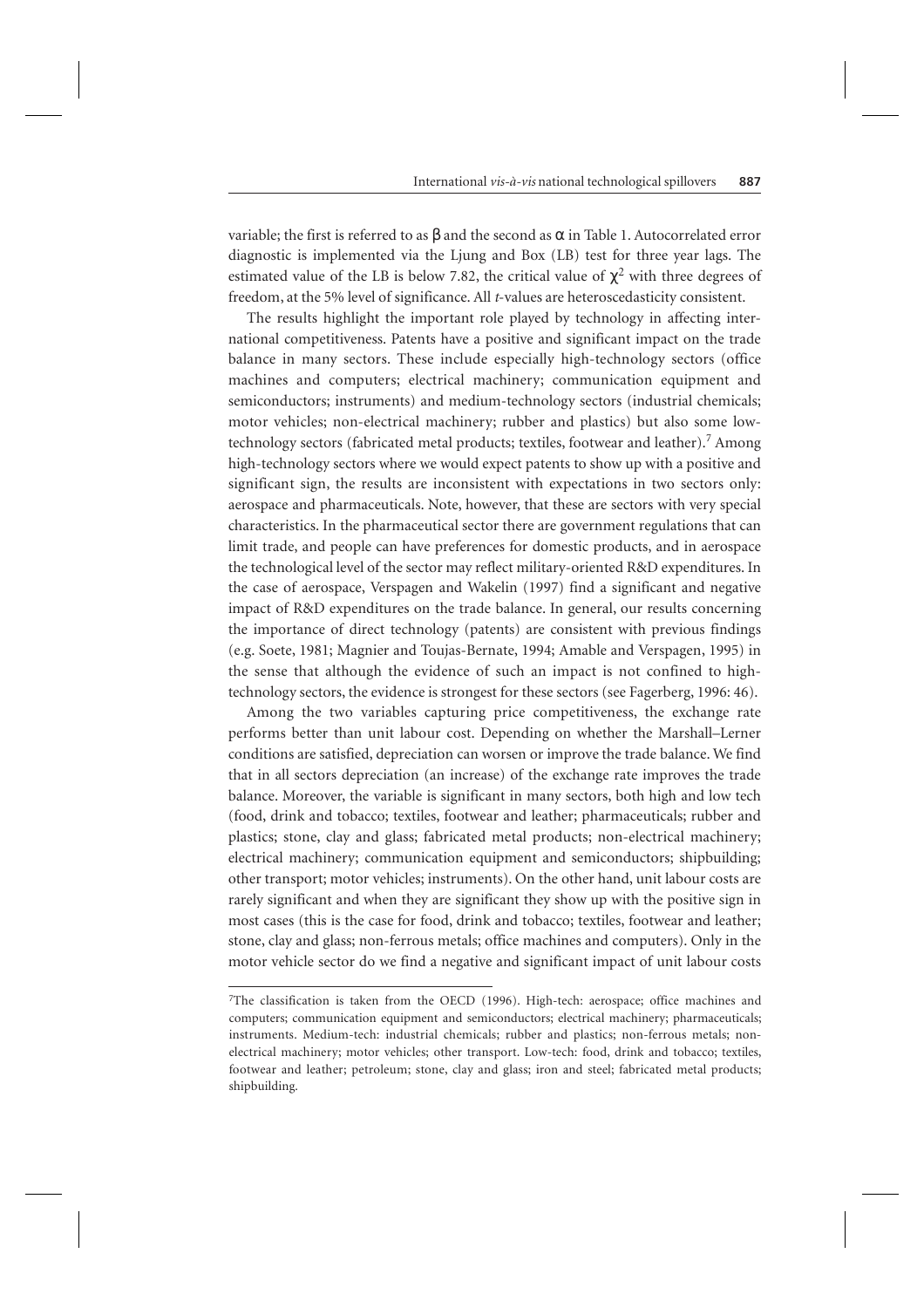on the trade balance. It is worth observing, however, that our dependent variable is in current prices, therefore an increase in costs and prices is expected to have an ambiguous impact on the value of exports. Another possible explanation is that high wages could be a proxy for high levels of human capital. However, this explanation would not hold if a high level of human capital leads to a high level of labour productivity, since in this case high unit labour costs would not necessarily be associated with high levels of human capital. In general, it can be noted that unit labour costs (part of production costs) perform differently in our case from other previous studies (including Magnier and Toujas-Bernate, 1994; Amable and Verspagen, 1995), since these studies find negative and significant parameters in many cases. However, we also include another proxy for price competitiveness, i.e. the exchange rate. In general, it should be said that the evidence is somewhat mixed as to the sectors in which production cost variables matter (see also Fagerberg, 1996: 46). Finally, Amendola *et al*. (1993) find cost competitiveness to have a negative and significant impact on aggregate export shares in the short term only.

As far as the importance of international *vis-à-vis* national technological spillovers is concerned, the evidence points clearly to the prevalence of national technological spillovers (or linkages). Upstream linkages have a positive and significant impact on the trade balance in several industries (industrial chemicals; rubber and plastics; stone, clay and glass; fabricated metal products; non-electrical machinery; electrical machinery). These results are broadly consistent with those found in Laursen and Meliciani (2000), who considered export shares. In fact, we found upstream linkages to have a positive impact on the bilateral trade balance in scale-intensive industries [three of the six sectors where the variable is positive and significant in this study were classified as scale intensive in Laursen and Meliciani (2000): rubber and plastics; stone, clay and glass; fabricated metal products]. Moreover the variable is significant also in two out of three sectors which were classified as specialized suppliers (non-electrical machinery; electrical machinery).

While domestic linkages appear to play a positive role on the trade balance in several sectors, this is not the case for foreign linkages. Foreign linkages or international spillovers seem to have no impact on the trade balance in most sectors. The only industry where international linkages appear to play a positive and significant role is food, drink and tobacco. This is a sector where we would expect the variable to be positive and significant. However, in many other supplier-dominated industries the variable is not significant. Moreover, it is negative and significant in four industries (pharmaceuticals; stone, clay and glass; ferrous metals; motor vehicles). The fact that international spillovers do not appear to play a positive role on the trade balance in most sectors could depend on how the variable is defined. In fact, an increase in the flows due to imports will have an automatic effect on the trade balance through the diagonal term of the import input–output tables. $8$  For this reason we have estimated

<sup>&</sup>lt;sup>8</sup>In the import input–output tables the sum of row  $i$  (+ final consumption) makes up the total import of commodity *i* and is half of the trade balance. What goes into the spillover variable is the input of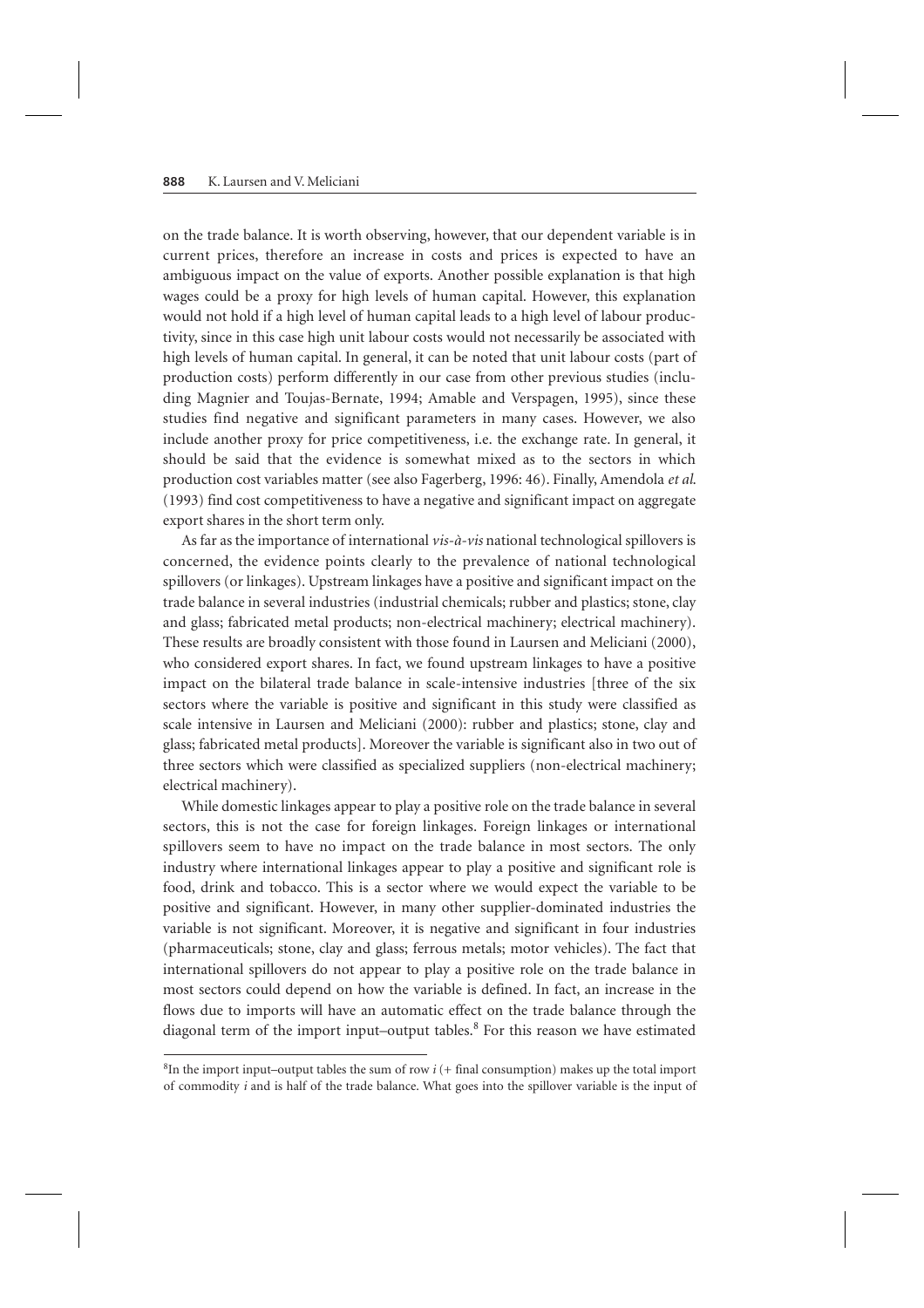the model including also an international spillover variable in which the diagonal terms are excluded. Also in this case international spillovers play a positive and significant impact in few industries only (three out of 19). Moreover, they have a negative and significant impact in five industries.<sup>9</sup>

The results of this paper can be compared to those of Fagerberg (1997), although the empirical set-ups differ markedly. Fagerberg looks at the impact of national and international spillovers on export performance in the entire market of his sample of ten OECD countries, while this paper looks at the impact on the bilateral trade balance. Fagerberg uses two linkage variables as independent variables. The first is the sum of domestic and international linkages and the second expresses international linkages over total linkages. The first variable is positive and significant, while the second is negative and significant. This means that domestic linkages are more important than international ones (this is in accordance with the present paper), but it is difficult to conclude whether international linkages just matter less or whether they do not matter at all (as it is the case in this paper for most sectors).

# **6. Conclusions**

The aim of this paper has been to investigate the relative importance of international *vis-à-vis* national technological spillovers for international competitiveness. The main result of the paper is that while national linkages have a positive impact on the trade balance in several sectors (mostly scale intensive and specialized suppliers), this is not the case for international linkages. These results have important implications. First, Grossman and Helpman (1991) have shown that if national spillovers prevail, then initial conditions matter for determining the pattern of trade, rates of innovation and possibly growth rates. This result, which is relatively new and is still perceived as a 'special case' in the neoclassical trade and growth literature, is at the core of evolutionary theories of trade (Dosi *et al.*, 1990) and growth (Nelson and Winter, 1982). Second, the prevalent role of national linkages in affecting the trade balance points to the importance of national elements for the diffusion of technology. The role of user– producer interactions for the diffusion of technology has been stressed in the literature on national systems of innovation (Lundvall, 1992). Third, the fact that firms learn more easily from other firms within the same country is consistent with the local, tacit and firm-specific character of technology as depicted in the evolutionary tradition.

This study has also confirmed the importance of technology for international competitiveness as stressed in the technology gap approach to trade. Finally, among cost variables, we have found that movements in the exchange rate affect the trade balance

other commodities into commodity *i* (we are considering the columns of the input–output tables). A possible source of negative correlation between the trade balance and the international spillover variable is the diagonal term of the import/output tables.

<sup>&</sup>lt;sup>9</sup>The results are available on request.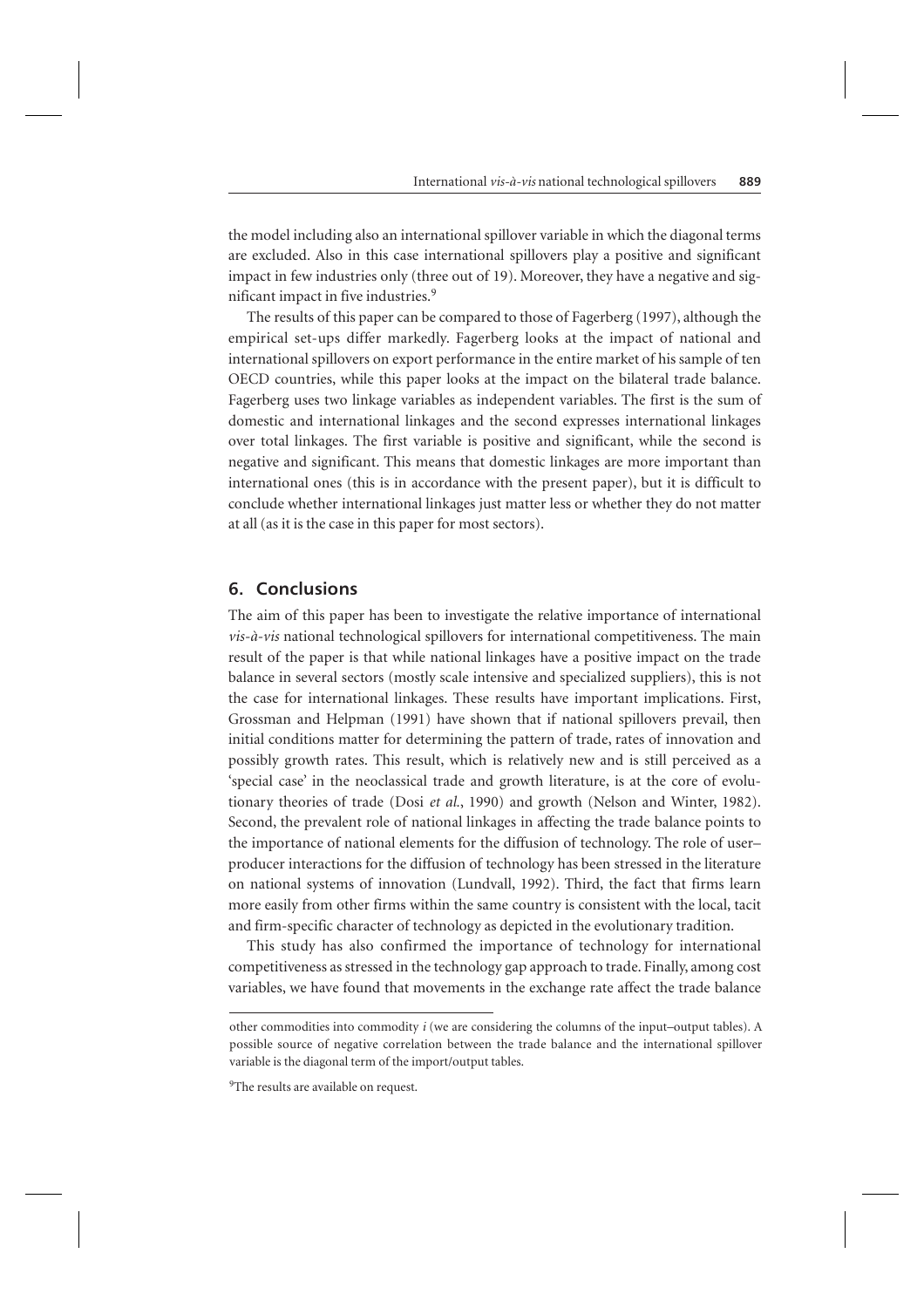more than changes in unit labour costs. The Marshall–Lerner conditions appear to hold in most sectors, with depreciation improving the trade balance.

This paper has come some way in analysing the relative role of national and international technology-based linkages as a determinant of international market share dynamics. Of course, some important features remain unexplained still. With respect to future empirical work, along with the more detailed analysis of the relative importance of national and international technology-based linkages for different types of countries (such as large and small countries), we suggest some potential improvements, including the use of FDI-related technological linkages, in addition to the use of linkages calculated on the basis of patent citations and/or bibliometric data. While taking advantage of this type of data, the importance of future analyses of the creation and diffusion of pervasive technologies (such as information and communication technologies) for market share dynamics should be underscored.

## **Address for correspondence**

K. Laursen: DRUID and LINK, Department of Industrial Economics and Strategy, Copenhagen Business, School, Howitzvej 60, 2000 Frederiksberg, Denmark, and Centre for Economic and Business Research, Danish Ministry for Trade and Industry, Langelinie Allé 17, 2100 Copenhagen Ø, Denmark; kl.ivs@cbs.dk.

V. Meliciani: University of Teramo, Faculty of Political Sciences, viale F. Crucioli, 120, 64100 Teramo, Italy; meliciani@dtso.spol.unite.it.

# **References**

- Amable, B. and B. Verspagen (1995), 'The role of technology in market shares dynamics,' *Applied Economics*, **27**, 197–204.
- Amendola, G., G. Dosi and E. Papagni (1993), 'The dynamics of international competitiveness,' *Weltwirtschaftliches Archiv*, **129**, 451–471.
- Basant, R. and B. Fikkert (1996), 'The effects of R&D, foreign technology purchase, and domestic and international spillovers on productivity in Indian firms,'*Reviewof Economics and Statistics*, **78**, 187–199.
- Braconier, H. and F. Sjöholm (1998), 'National and international spillovers from R&D: comparing a neoclassical and an endogenous growth approach,' *Weltwirtschaftliches Archiv*, **134**, 638–663.
- Branstetter, L. (1996), 'Are knowledge spillovers international or intranational in scope? Microeconometric evidence from the US and Japan,' NBER Working Paper, 5800.
- Coe, D. T. and E. Helpman (1995), 'International R&D spillovers,' *European Economic Review*, **39**, 859–887.
- Cohen, W. M. and D. A. Levinthal (1990), 'Absorptive capacity: a new perspective of learning and innovation,' *Administrative Science Quarterly*, **35**, 128–152.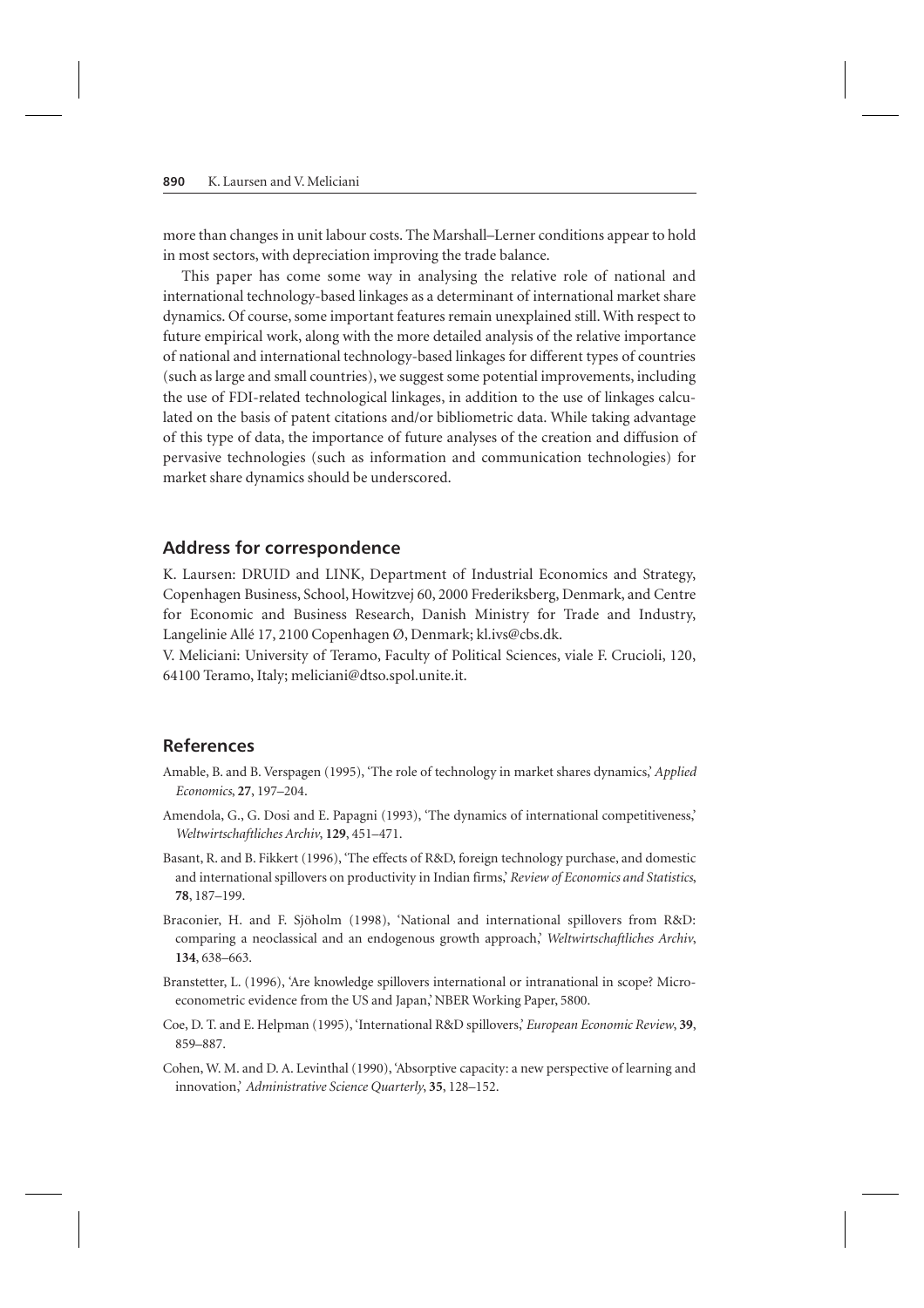- Dosi, G. (1988), 'Sources, procedures and microeconomic effects of innovation,' *Journal of Economic Literature*, **26**, 1120–1171.
- Dosi, G., K. L. R. Pavitt and L. L. G. Soete (1990), *The Economics of Technical Change and International Trade*. Harvester Wheatsheaf: Hemel Hempstead.
- Eaton, J. and S. Kortum (1996), 'Trade in ideas: patenting and productivity in the OECD,'*Journal of International Economics*, **40**, 251–278.
- Eaton, J. and S. Kortum (1997), 'Engines of growth: domestic and foreign sources of innovations,' *Japan and the World Economy*, **9**, 235–259.
- Engelbrecht, H.-J. (1997), 'International R&D spillovers, human capital and productivity in OECD economies: an empirical investigation,' *European Economic Review*, **41**, 1479–1488.
- Fagerberg, J. (1988), 'International competitiveness,' *Economic Journal*, **98**, 355–374.
- Fagerberg, J. (1996), 'Technology and competitiveness,' *Oxford Reviewof Economic Policy*, **12**, 39–51.
- Fagerberg, J. (1997), 'Competitiveness, scale and R&D,' in J. Fagerberg, L. Lundberg, P. Hansson and A. Melchior (eds), *Technology and international trade*. Edward Elgar: Cheltenham, UK and Lyme, USA.
- Freeman, C. (1987), *Technology Policy and Economic Performance: Lessons from Japan*. Pinter: London.
- Gittleman, M. and E. N. Wolff (1995), 'R&D activity and cross-country growth comparisons,' *Cambridge Journal of Economics*, **19**, 189–201.
- Griliches, Z. (1979), 'Issues in assessing the contribution of research and development to productivity growth,' *Bell Journal of Economics*, **10**, 92–116.
- Grossman, G. M. (1992), 'A model of quality competition and dynamic comparative advantage,' in G. M. Grossman (ed.), *Imperfect Competition and International Trade*. MIT Press: Cambridge, MA.
- Grossman, G. M. and E. Helpman (1991), *Innovation and Growth in the Global Economy*. MIT Press: Cambridge, MA.
- Grossman, G. M. and E. Helpman (1995), 'Technology and trade,' in G. M. Grossman and K. Rogoff (eds), *Handbook of International Economics*. Elsevier: Amsterdam.
- Gustavsson, P., P. Hansson and L. Lundberg (1999), 'Technology, resource endowments and international competitiveness,' *European Economic Review*, **43**, 1501–1530.
- Hanel, P. (1997), 'R&D, interindustry and international technology spillovers and the total factor productivity growth of manufacturing industries in Canada, 1974–1989,' *Economic Systems Research*, **12**, 345–361.
- Heckscher, E. F. (1949), 'The effect of foreign trade on the distribution of income,' in H. S. Ellis and L. A. Metzler (eds), *Readings in the Theory of International Economics*. Irwin: Homewood, IL.
- Hufbauer, G. C. (1970), 'The impact of national characteristics and technology on the commodity composition of trade in manufactured goods,' in R. Vernon (ed.), *The Technology Factor in International Trade*. Columbia University Press: New York.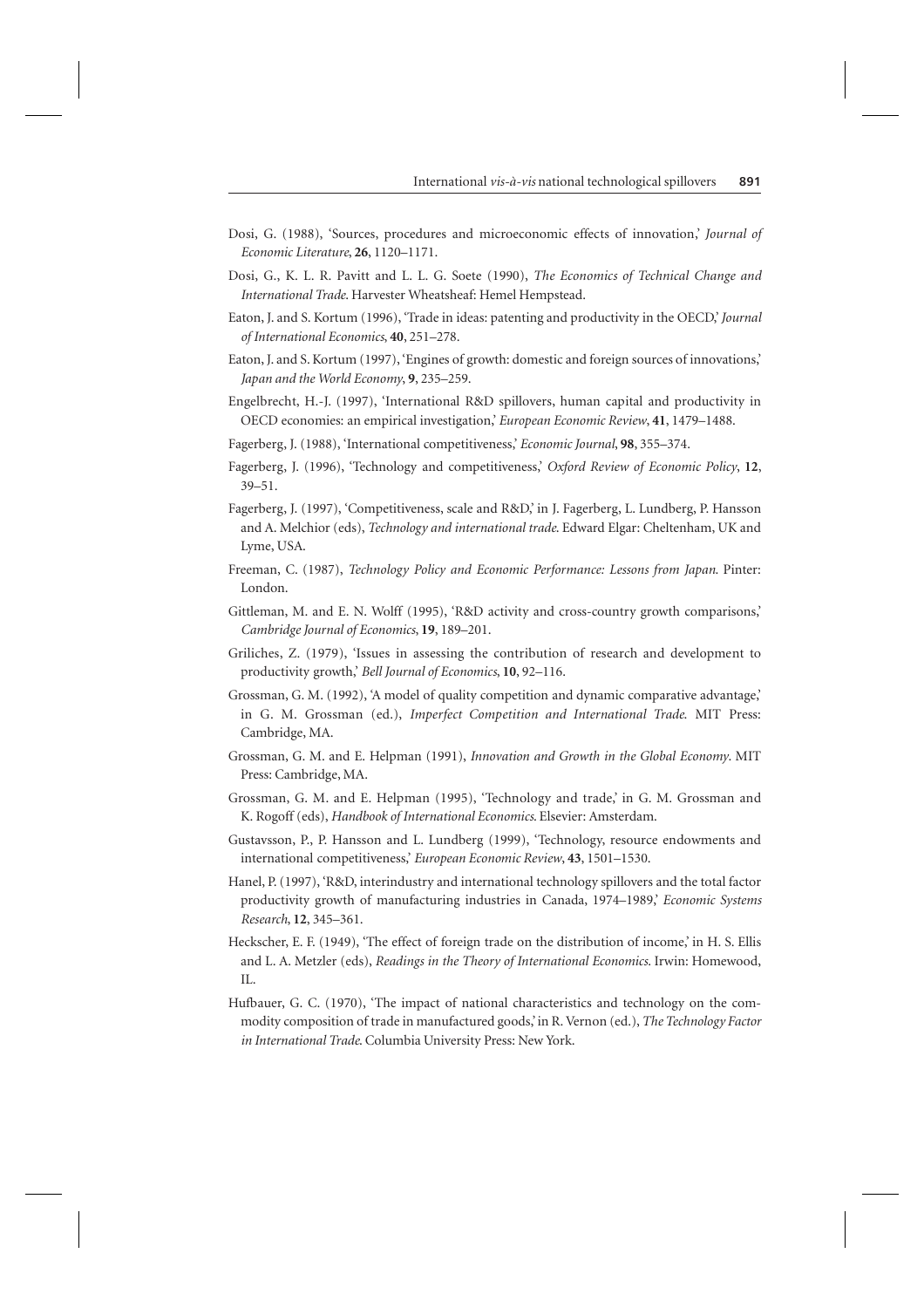- Jaffe, A. B. and M. Trajtenberg (1999), 'International knowledge flows: evidence from patent citations,' *Economics of Innovation and NewTechnology*, **8**, 105–136.
- Jones, L.P. (1976), 'The measurement of Hirschmanian linkages,' *Quarterly Journal of Economics*, **90**, 323–333.
- Jones, R. W. (1965), 'The structure of simple general equilibrium models,' *Journal of Political Economy*, **73**, 557–572.
- Judson, R. A. and A. L. Owen (1999), 'Estimating dynamic panel data models: a guide for macroeconomists,' *Economics Letters*, **65**, 9–15.
- Krugman, P. (1980), 'Scale economies, product differentiation, and the pattern of trade,' *American Economic Review*, **70**, 950–959.
- Krugman, P. (1985), 'A 'technology gap' model of international trade,' in K. Jungenfelt and D. Hague (eds), *Structural adjustment in Advanced Economies*. Macmillan: London.
- Krugman, P. (1987), 'The narrow moving band, the Dutch disease, and the competitive consequences of Mrs Thatcher: notes on trade in the presence of dynamic scale economies,' *Journal of Development Economics*, **27**, 41–55.
- Laursen, K. and V. Meliciani (2000), 'The importance of technology-based intersectoral linkages for market share dynamics,' *Weltwirtschaftliches Archiv*, **136**, 702–723.
- Lichtenberg, F. R. and B. van Pottelsberghe de la Potterie (1998), 'International R&D spillovers: a comment,' *European Economic Review*, **42**, 1483–1491.
- Linder, S. B. (1961), *An Essay on Trade and Transformation*. Almquist and Wiksell: Stockholm.
- Lundvall, B.-Å. (ed.) (1992), *National Systems of Innovation: Towards a Theory of Innovation and Interactive Learning*. Pinter: London.
- Magnier, A. and J. Toujas-Bernate (1994), 'Technology and trade: empirical evidence for the major five industrialized countries,' *Weltwirtshaftliches Archiv*, **130**, 494–520.
- Nelson, R. R. (ed.) (1993), *National Innovation Systems: A Comparative Analysis*. Oxford University Press: New York.
- Nelson, R. R. and S. G. Winter (1982), *An Evolutionary Theory of Economic Change*. Harvard University Press: Cambridge, MA.
- OECD (1996), *Technology and Industrial Performance: Technology Diffusion, Productivity, Employment and Skills, International Competitiveness*. OECD: Paris.
- Ohlin, B. (1933), *Interregional and International Trade*. Harvard University Press: Cambridge, MA.
- Pasinetti, L. L. (1981), *Structural Change and Economic Growth*. Cambridge University Press: Cambridge.
- Pavitt, K. L. R. (1984), 'Sectoral patterns of technical change: towards a taxonomy and a theory,' *Research Policy*, **13**, 343–373.
- Posner, M. V. (1961), 'International trade and technical change,' *Oxford Economic Papers*, **13**, 323–341.
- Silverberg, G. (1988), 'Modelling economic dynamics and technical change: mathematical approaches to self-organization and evolution,' in G. Dosi, C. Freeman, R. Nelson, G. Silverberg and L. Soete (eds), *Technical Change and Economic Theory*. Pinter: London.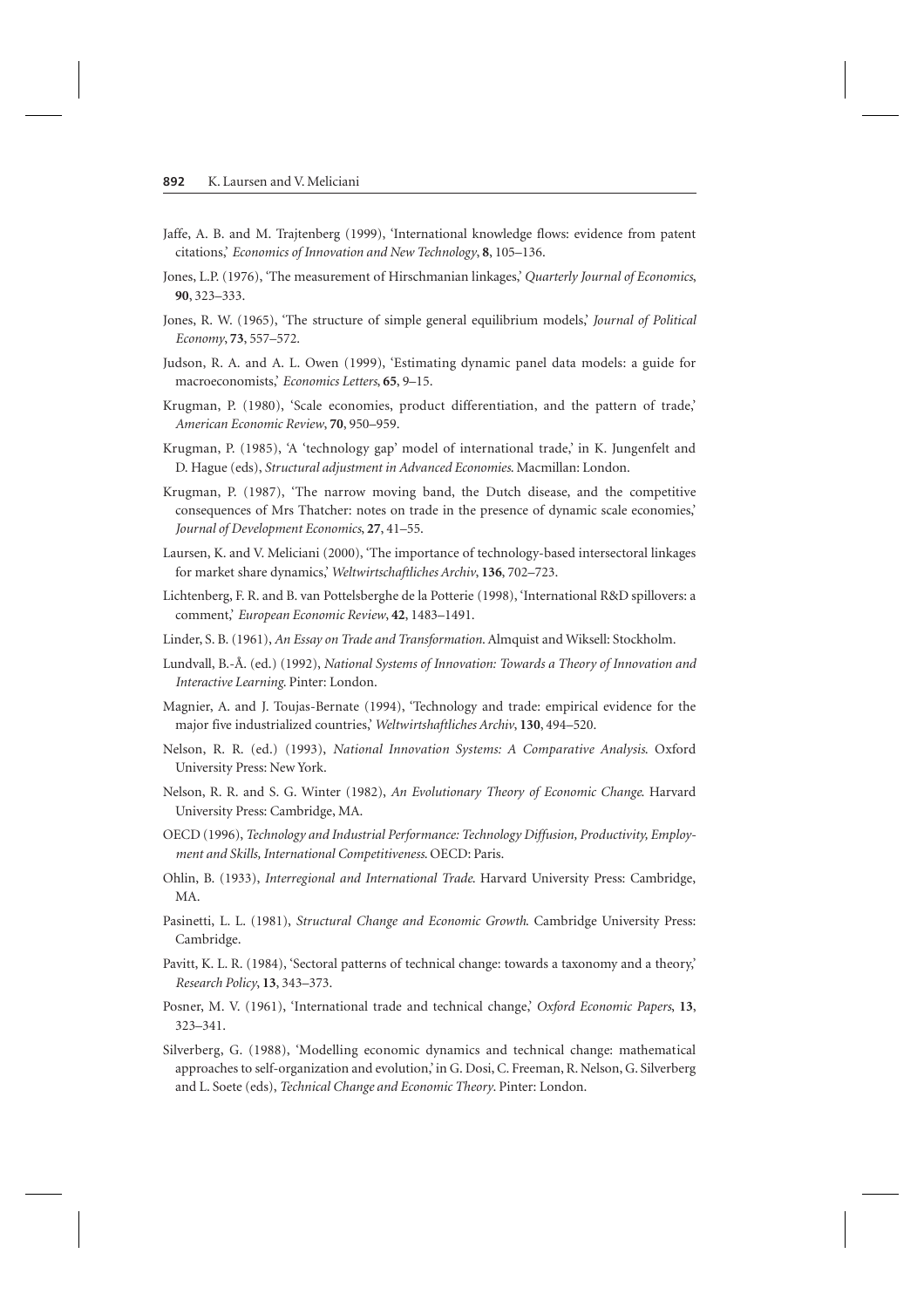- Soete, L. L. G. (1981), 'A general test of the technological gap trade theory,' *Weltwirtschaftliches Archiv*, **117**, 638–666.
- Vernon, R. (1966), 'International investment and international trade in the product cycle,' *Quarterly Journal of Economics*, **80**, 190–207.
- Verspagen, B. (1997), 'Estimating international technology spillovers using technology flow matrices,' *Weltwirtshaftliches Arhiv*, **133**, 226–248.
- Verspagen, B. and K. Wakelin (1997), 'Trade and technology from a Schumpeterian perspective,' *International Reviewof Applied Economics*, **11**, 181–194.
- Wickens, M. R. and T. S. Breusch (1987), 'Dynamic specification, the long-run and the estimation of transformed regression models,' *Economic Journal*, **98**(Suppl.), 189–205.

## **Appendix: The variables**

Our measure of unit labour costs is defined as follows:

$$
ULC_{izjt} = \ln(W_{izt}/VA_{izt}) - \ln(W_{ijt}/VA_{ijt})
$$
\n(A1)

where *Wizt* is the wage sum of country *z*, in sector *i*, at time *t*, expressed in current prices (while *Wijt* is the same variable for country *j*, i.e. the trade partner of country *z*, and similarly for the other variables), and *VAizt* is value added in fixed prices.

The exchange rate is defined as follows:

$$
EXC_{zjt} = \ln(EXC_{zt}) - \ln(EXC_{jt})
$$
\n(A2)

where *EXCzt* is the US \$ exchange rate of country *z*, at time *t*.

The measure of 'own sector' technological activity can be defined as:

$$
PAT_{izjt} = \ln(PAT_{izt}) - \ln(PAT_{ijt})
$$
\n(A3)

where *PATizjt* is the number of patents of country *z*, in sector *i*, at time *t*. It should be noted that we apply a three-year moving average for the patenting variable in order to avoid problems of small numbers, in particular with respect to the smaller countries in our sample. The upstream domestic linkage variable can be defined as:

$$
UL_{ijt} = \left(\mathbf{y}_{li}^{tz} / \mathbf{Y}_{i}^{tz}\right) \mathbf{RD}_{l}^{tz} \quad \text{for } i \neq l
$$
 (A4)

where  $y^{tz}$ <sub>*li*</sub> is a vector of the deliveries of intermediates to the sector in question<sup>10</sup> and  $Y^{tz}$  is a vector of total output at time *t* in country *z*.  $RD^{tz}$  is a vector of R&D intensities (R&D on value added), as proxy of the technological competence of these sectors. Thus, the variable measures sector *l* 's importance as a supplier to sector *i*. This variables is also expressed in logarithmic differences from the variable of the trade partner (not

<sup>&</sup>lt;sup>10</sup>'Rent spillovers' have been calculated in a similar way by Braconier and Sjöholm (1998), using the same input–output tables. They found no effect of such national (nor international) spillovers on productivity.